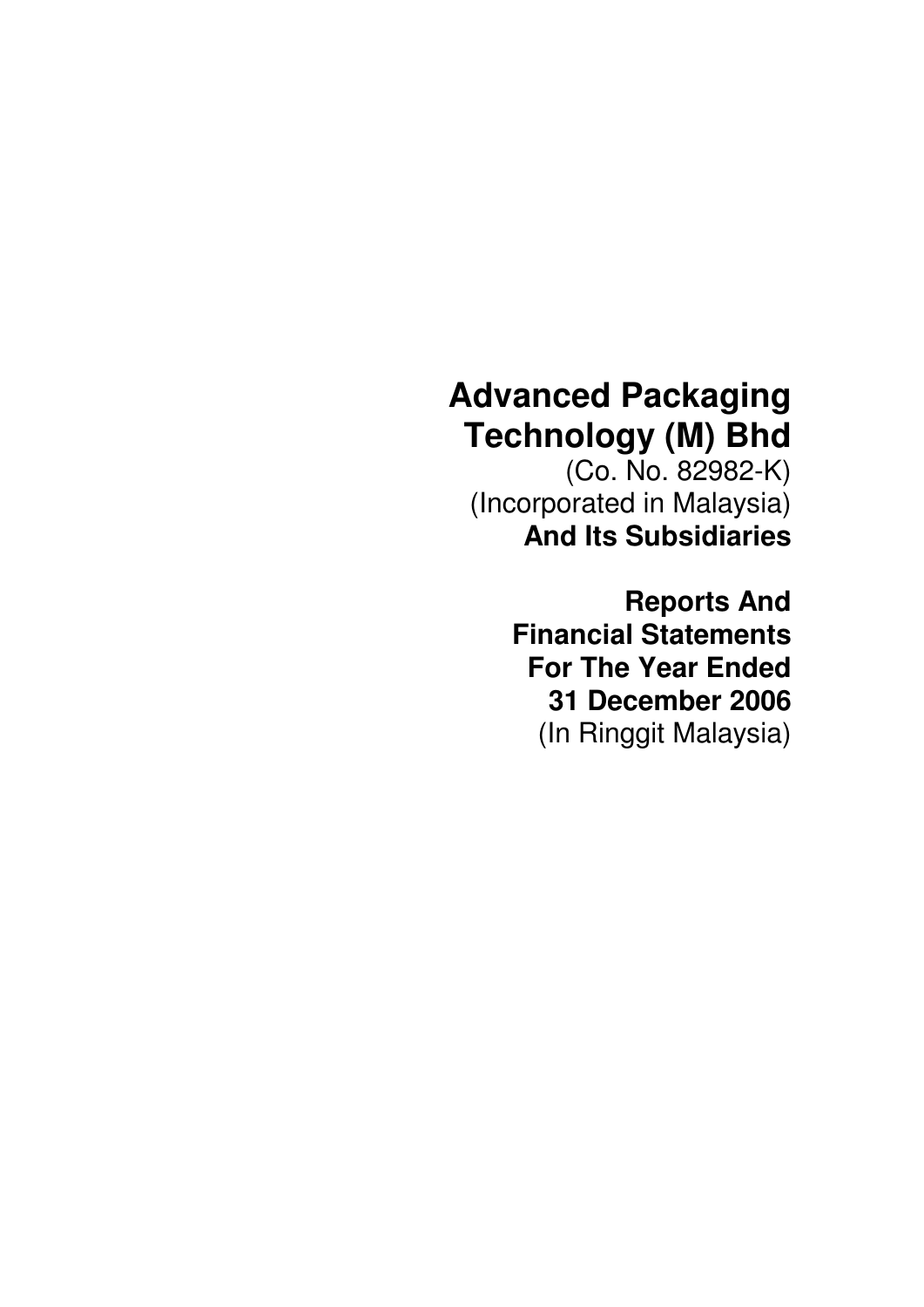**ADVANCED PACKAGING TECHNOLOGY (M) BHD**   $(Co. No. 82982 - K)$ (Incorporated in Malaysia)

| <b>Contents</b>                   | <b>Pages</b>   |
|-----------------------------------|----------------|
| Corporate information             | $\mathbf{1}$   |
| Directors' report                 | $2 - 5$        |
| <b>Statement by Directors</b>     | $6\,$          |
| Statutory declaration             | $\overline{7}$ |
| Report of the auditors            | $8 - 9$        |
| Income statements                 | 10             |
| <b>Balance sheets</b>             | 11             |
| Statements of changes in equity   | 12             |
| Cash flow statements              | $13 - 14$      |
| Notes to the financial statements | $15 - 32$      |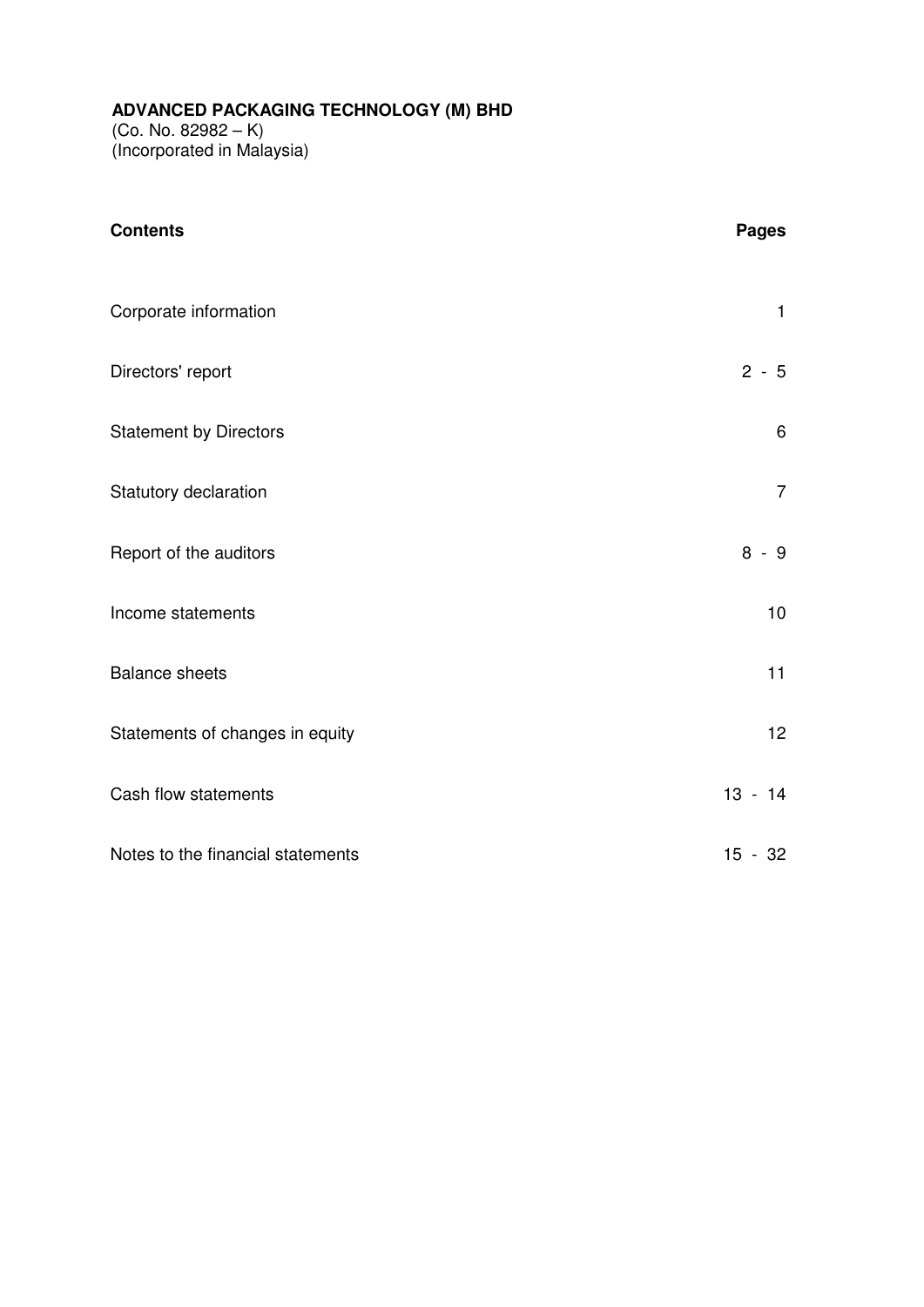## **CORPORATE INFORMATION**

| <b>BOARD OF DIRECTORS</b>                              | Chee Sam Fatt (Chairman)<br>Tjin Kiat @ Tan Cheng Keat (Managing Director)<br>Yeo Tek Ling (Finance Director)<br>Dato' Haji Ghazali b. Mat Ariff<br>Dato' Law Sah Lim<br>Datuk Ismail bin Haji Ahmad<br>Mah Siew Seng<br>Eu Hock Seng<br>Ng Choo Tim             |
|--------------------------------------------------------|------------------------------------------------------------------------------------------------------------------------------------------------------------------------------------------------------------------------------------------------------------------|
| <b>SECRETARY</b>                                       | Goon Kok Keong<br>(MAICSA 0698849)                                                                                                                                                                                                                               |
| <b>AUDITORS</b>                                        | <b>PKF</b><br>AF 0911<br><b>Chartered Accountants</b>                                                                                                                                                                                                            |
| <b>AUDIT COMMITTEE</b>                                 | Dato' Haji Ghazali b. Mat Ariff (Chairman)<br>- Independent Non-Executive Director<br>Datuk Ismail bin Haji Ahmad<br>- Non-Independent Non-Executive Director<br>Mah Siew Seng<br>- Independent Non-Executive Director                                           |
| <b>REGISTERED OFFICE</b>                               | 23B Jalan 52/1<br>46200 Petaling Jaya<br>Selangor Darul Ehsan<br>Tel: 03-7960 0648<br>Fax: 03-7957 0094                                                                                                                                                          |
| <b>REGISTRAR &amp; SHARE TRANSFER</b><br><b>OFFICE</b> | Symphony Share Registrars Sdn. Bhd.<br>(Formerly known as Malaysian Share Registration<br>Service Sdn. Bhd.)<br>Level 26, Menara Multi Purpose<br>Capital Square<br>No. 8, Jalan Munshi Abdullah<br>50100 Kuala Lumpur<br>Tel: 03-2721 2222<br>Fax: 03-2721 2530 |
| <b>PRINCIPAL BANKER</b>                                | <b>CIMB Bank Berhad</b><br>(Formerly known as Bumiputra-Commerce Bank<br>Berhad)                                                                                                                                                                                 |
| <b>STOCK EXCHANGE LISTING</b>                          | Bursa Malaysia Securities Berhad - Second Board                                                                                                                                                                                                                  |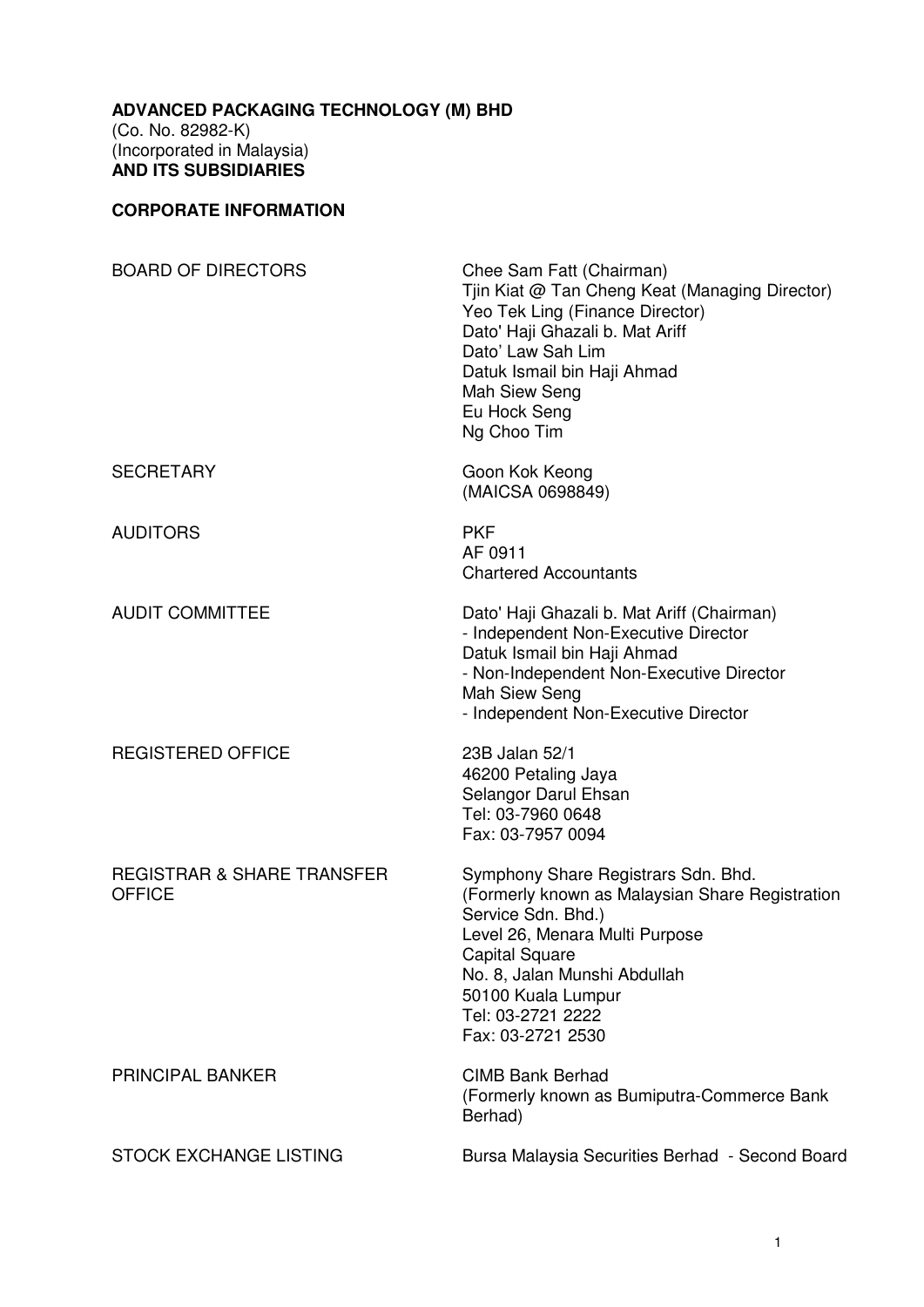#### **DIRECTORS' REPORT**

The Directors have pleasure in submitting their report and the audited financial statements of the Group and the Company for the financial year ended 31 December 2006.

#### **Principal activities**

The Company is principally engaged in the manufacturing and distribution of flexible packaging materials. The principal activities of the subsidiaries are disclosed in Note 9 to the financial statements.

There have been no significant changes in the nature of these activities during the financial year.

#### **Results**

|                         | Group<br>RM | Company<br>RM |
|-------------------------|-------------|---------------|
| Net profit for the year | 2,345,122   | 3,226,394     |

#### **Reserves and provisions**

There were no material transfers to and from reserves or provisions during the financial year except as disclosed in the financial statements.

#### **Dividends**

Since the end of the previous financial year, the Company paid a tax exempt final dividend of 3% totaling RM1,230,255 in respect of the financial year ended 31 December 2005, on 18 July 2006.

The final dividend recommend by the Directors in respect of the year ended 31 December 2006 is 3.5% tax exempt dividend totaling RM1,435,298.

#### **Directors**

Directors who served since the date of the last report are:-

Chee Sam Fatt Tjin Kiat @ Tan Cheng Keat Yeo Tek Ling Dato' Haii Ghazali b. Mat Ariff Dato' Law Sah Lim Datuk Ismail bin Haji Ahmad Mah Siew Seng Eu Hock Seng Ng Choo Tim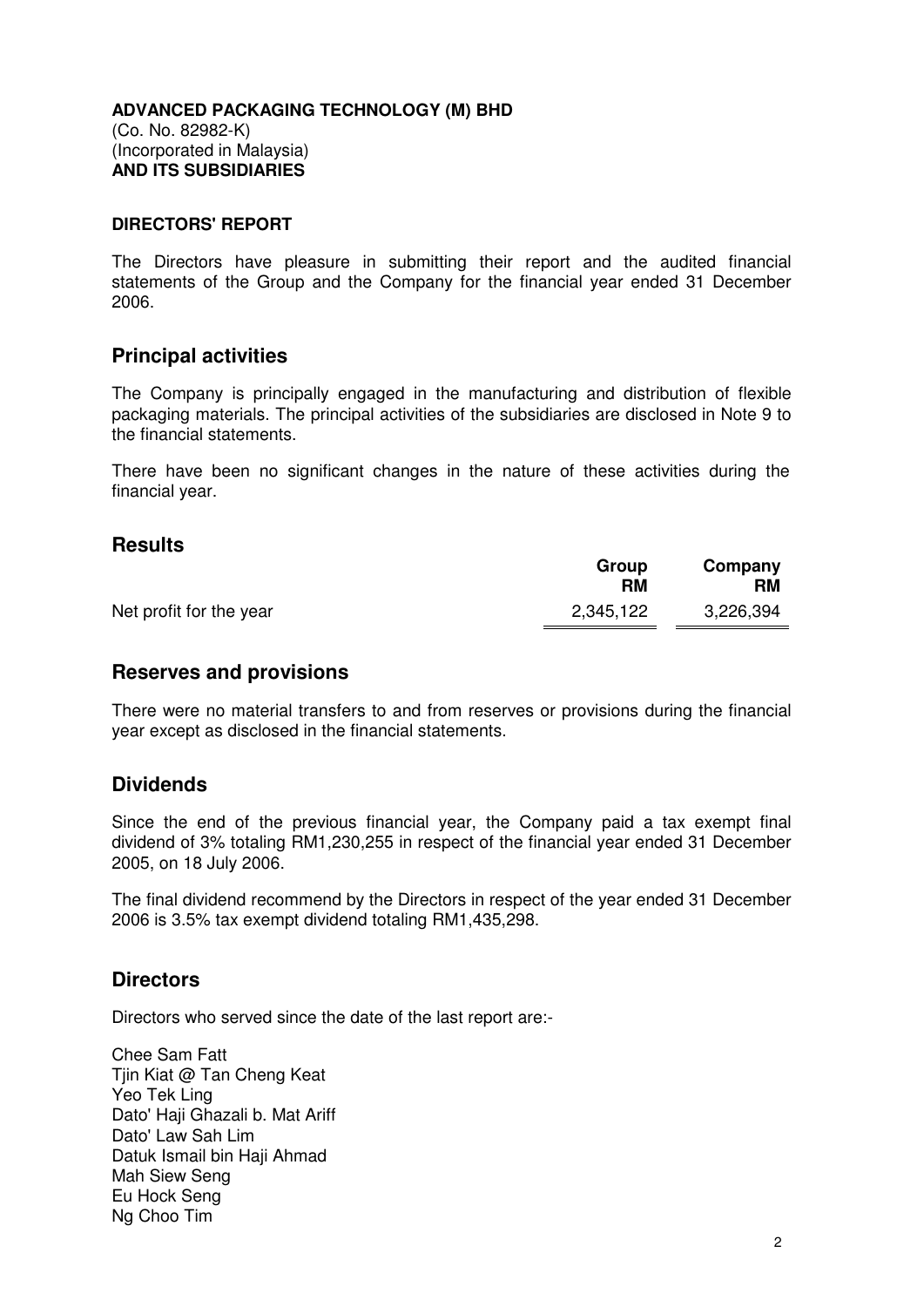# **Directors' interest in shares**

The shareholdings in the Company of those who were Directors at the end of the financial year, as recorded in the Register of Directors' Shareholdings kept under Section 134 of the Companies Act, 1965, are as follows:

|                                                       | Number of ordinary shares of RM1.00 each<br>At<br>At |               |                          |            |
|-------------------------------------------------------|------------------------------------------------------|---------------|--------------------------|------------|
|                                                       | 1.1.2006                                             | <b>Bought</b> | <b>Sold</b>              | 31.12.2006 |
| Shareholdings registered<br>in the name of Directors: |                                                      |               |                          |            |
| Dato' Law Sah Lim                                     | 47,829                                               |               | (47, 800)                | 29         |
| Tjin Kiat @ Tan Cheng Keat                            | 3,044,878                                            | 46,300        | -                        | 3,091,178  |
| Yeo Tek Ling                                          | 24,338                                               |               |                          | 24,338     |
| Chee Sam Fatt                                         | 20,250                                               |               |                          | 20,250     |
| Eu Hock Seng                                          | 22,421                                               |               | $\overline{\phantom{0}}$ | 22,421     |
| Ng Choo Tim                                           | 1,296,594                                            |               | -                        | 1,296,594  |

None of the other Directors holding office at 31 December 2006 had any interest in the ordinary shares of the Company during the financial year.

# **Directors' benefits**

Since the end of the previous financial year, no Director has received nor become entitled to receive any benefit (other than a benefit included in aggregate amount of emoluments received or due and receivable by Directors as shown in the financial statements) by reason of a contract made by the Company or a related corporation with the Director or with a firm of which the Director is a member, or with a company in which the Director has a substantial financial interest.

There were no arrangements during or at the end of the financial year, which had the object of enabling Directors of the Company to acquire benefits by means of the acquisition of shares in or debentures of the Company or any other body corporate.

#### **Issue of shares**

There were no changes in the issued and paid-up capital of the Company during the financial year.

#### **Options granted over unissued shares**

No options were granted to any person to take up unissued shares of the Company during the year.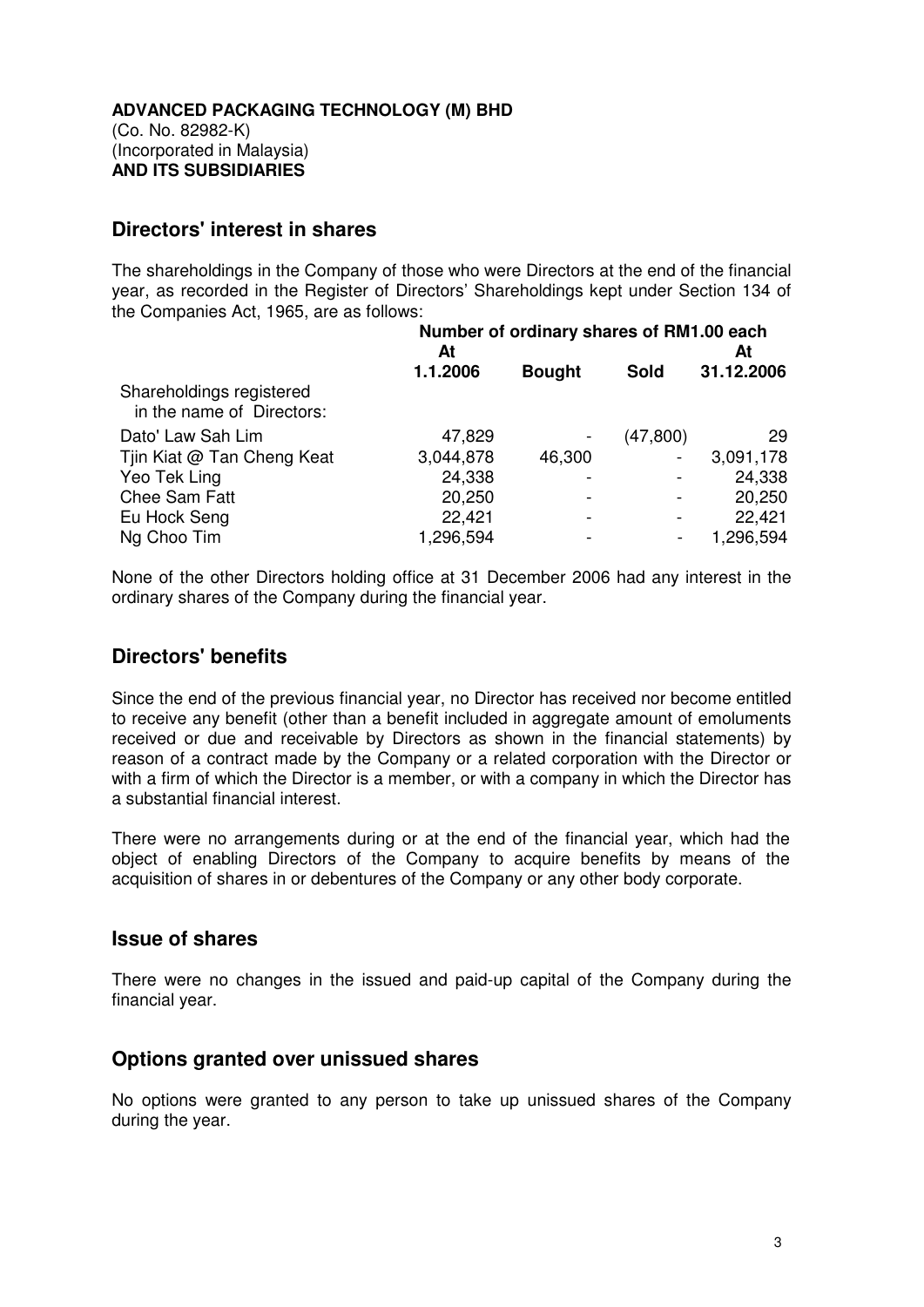# **Other statutory information**

Before the financial statements of the Group and the Company were made out, the Directors took reasonable steps to ascertain that:

- (i) all known bad debts had been written off and adequate provision made for doubtful debts, and
- (ii) all current assets have been stated at the lower of cost and net realisable value.

At the date of this report, the Directors are not aware of any circumstances:

- (i) that would render the amount written off for bad debts, or the amount of the provision for doubtful debts, in the financial statements of the Group and in the Company inadequate to any substantial extent, or
- (ii) that would render the value attributed to current assets in the Group and in the Company financial statements misleading, or
- (iii) which have arisen which render adherence to the existing method of valuation of assets or liabilities of the Group and the Company misleading or inappropriate, or
- (iv) not otherwise dealt with in this report or the financial statements, which would render any amount stated in the financial statements of the Group and of the Company misleading.

At the date of this report, there does not exist:

- (i) any charge on the assets of the Group or of the Company that has arisen since the end of the financial year and which secured the liabilities of any other person; or
- (ii) any contingent liability in respect of the Group or of the Company that has arisen since the end of the financial year.

No contingent liability or other liability of any company in the Group and the Company has become enforceable, or is likely to become enforceable within the period of twelve months after the end of the financial year which, in the opinion of the Directors, will or may substantially affect the ability of the Group and the Company to meet their obligations when they fall due.

In the opinion of the Directors, the results of the operations of the Group and the Company for the financial year ended 31 December 2006 have not been substantially affected by any item, transaction or event of a material and unusual nature nor has any such item, transaction or event occurred in the interval between the end of the financial year and the date of this report.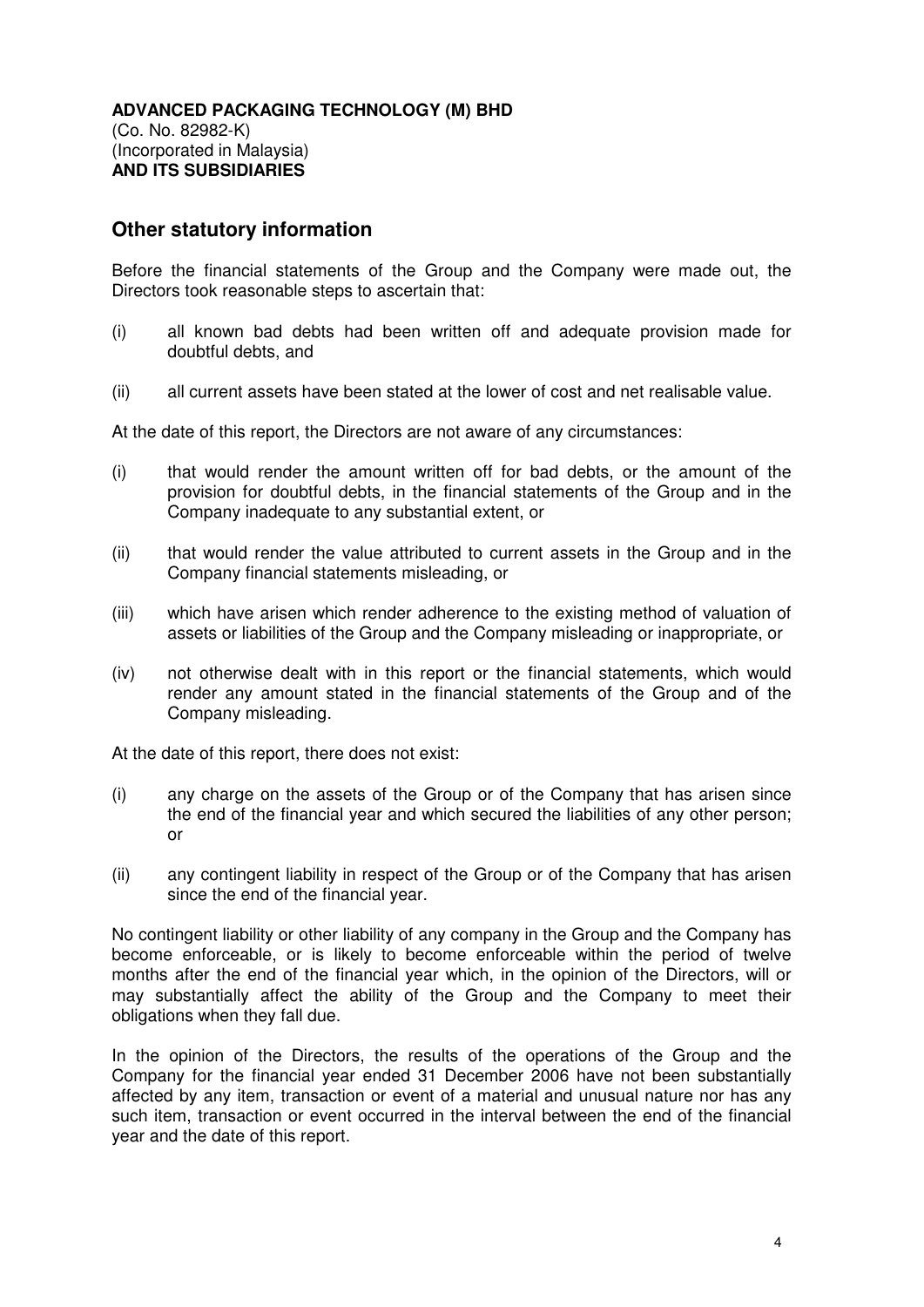# **Auditors**

The auditors, Messrs PKF, have indicated their willingness to continue in office.

Signed on behalf of the Board in accordance with a resolution of the Directors,

TJIN KIAT @ TAN CHENG KEAT

NG CHOO TIM

Kuala Lumpur

Dated: 25 April 2007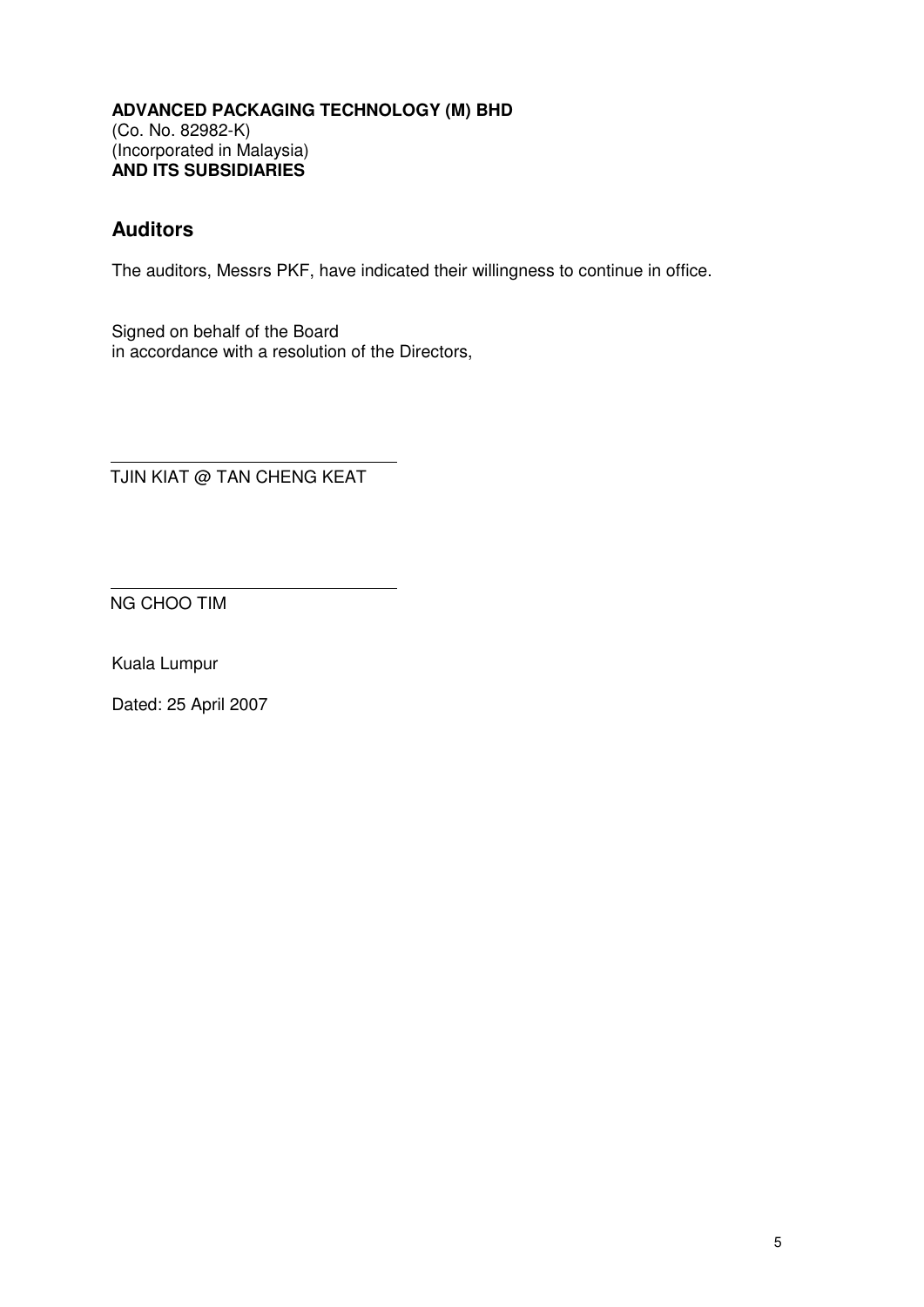#### **STATEMENT BY DIRECTORS PURSUANT TO SECTION 169 (15) OF THE COMPANIES ACT, 1965**

In the opinion of the Directors, the accompanying financial statements are drawn up in accordance with the provision of the Companies Act, 1965 and applicable approved accounting standards in Malaysia so as to give a true and fair view of the state of affairs of the Group and the Company as at 31 December 2006 and of the results of their operations and the cash flows for the year ended on that date.

Signed on behalf of the Board in accordance with a resolution of the Directors,

TJIN KIAT @ TAN CHENG KEAT

NG CHOO TIM

Kuala Lumpur

Dated: 25 April 2007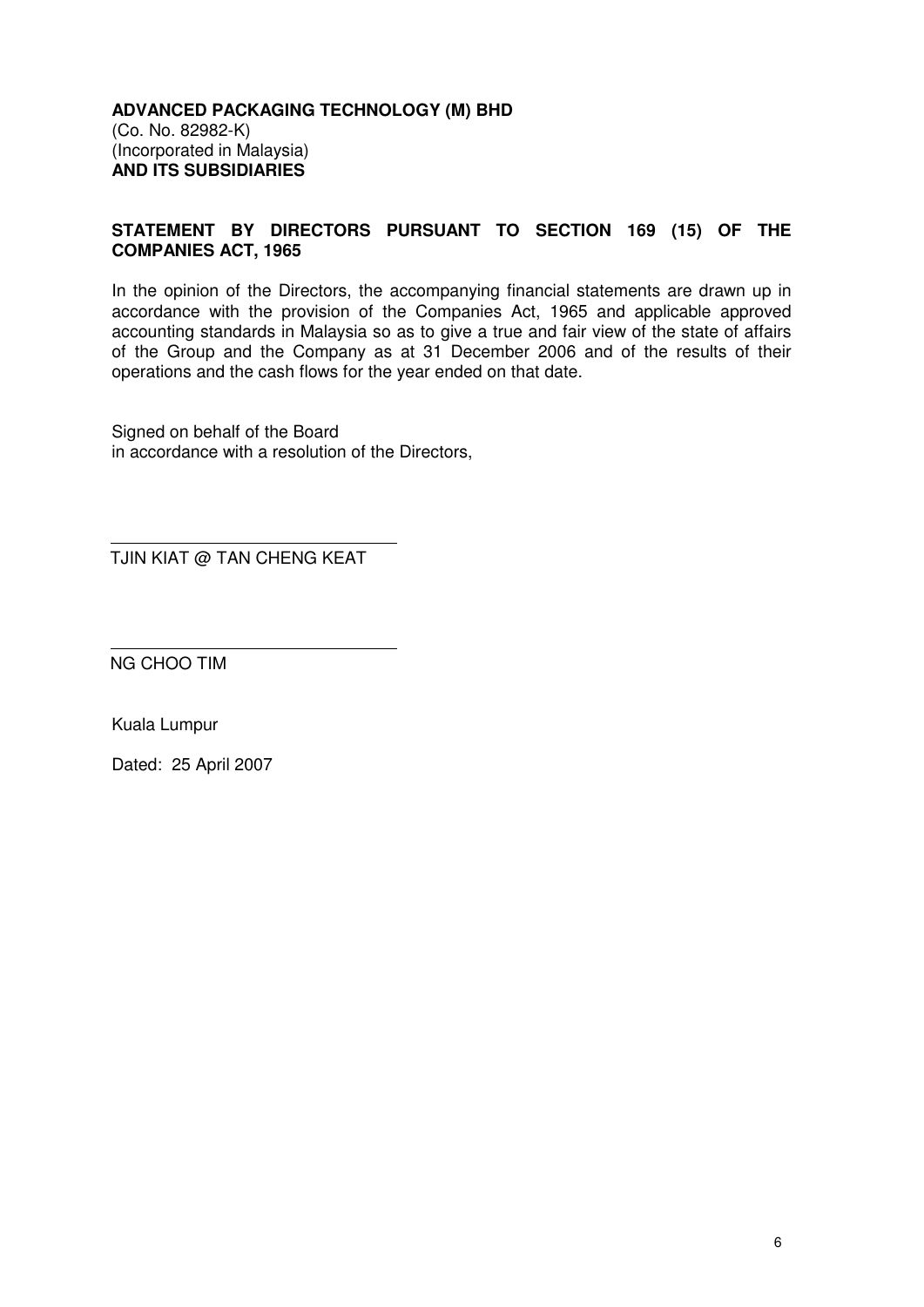#### **STATUTORY DECLARATION PURSUANT TO SECTION 169 (16) OF THE COMPANIES ACT, 1965**

We, TJIN KIAT @ TAN CHENG KEAT and YEO TEK LING, being the Directors primarily responsible for the financial management of ADVANCED PACKAGING TECHNOLOGY (M) BHD, do solemnly and sincerely declare that to the best of our knowledge and belief, the accompanying financial statements are correct, and we make this solemn declaration conscientiously believing the same to be true and by virtue of the provisions of the Statutory Declarations Act, 1960.

> ) ) ) )

Subscribed and solemnly declared by the abovenamed TJIN KIAT @ TAN CHENG KEAT and YEO TEK LING at Kuala Lumpur in Wilayah Persekutuan on 25 April 2007

TJIN KIAT @ TAN CHENG KEAT

YEO TEK LING

Before me,

COMMISSIONER FOR OATHS

\_\_\_\_\_\_\_\_\_\_\_\_\_\_\_\_\_\_\_\_\_\_\_\_\_\_\_\_\_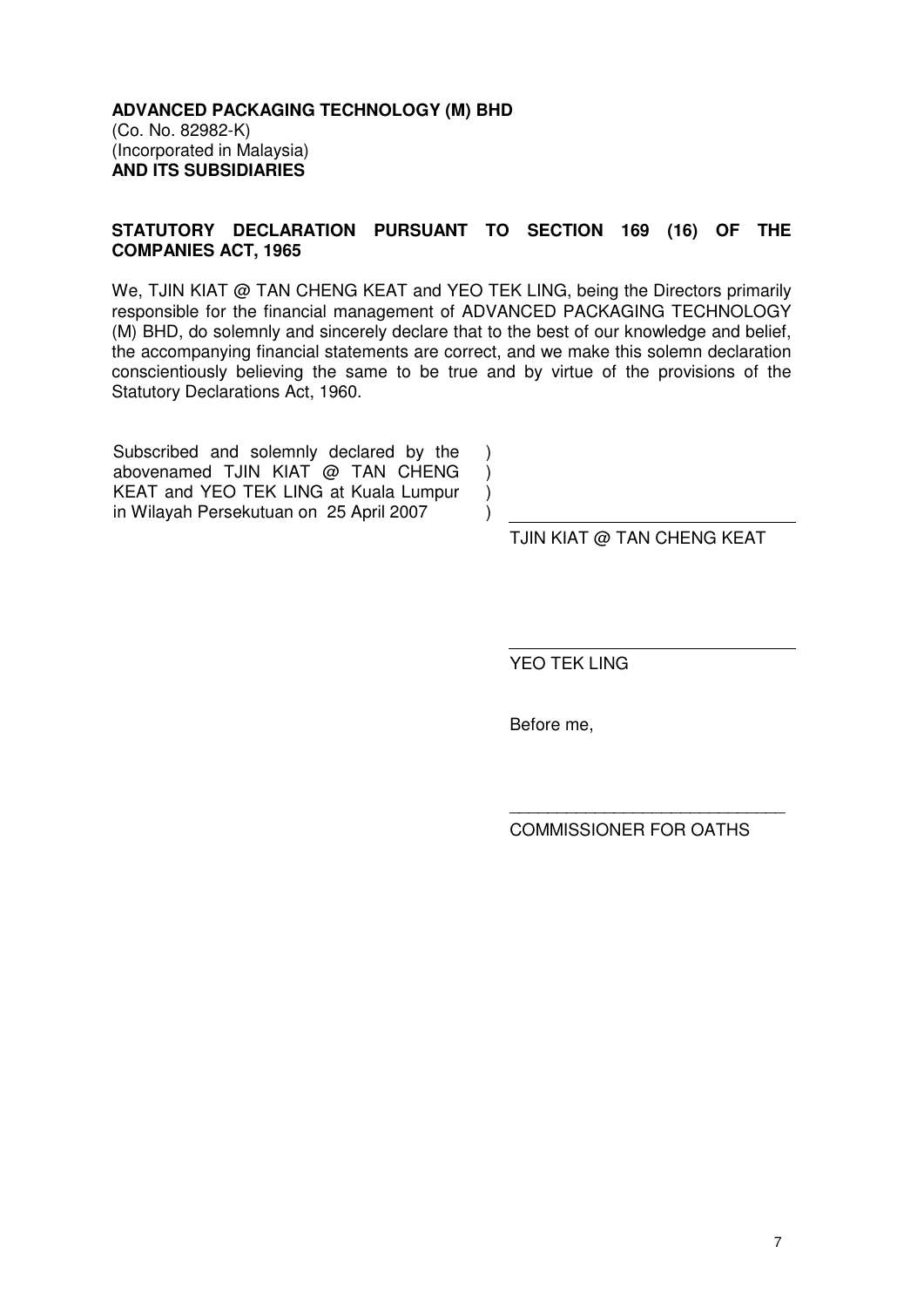#### **REPORT OF THE AUDITORS TO THE MEMBERS OF ADVANCED PACKAGING TECHNOLOGY (M) BHD**

(Co. No. 82982-K) (Incorporated in Malaysia)

We have audited the accompanying financial statements of ADVANCED PACKAGING TECHNOLOGY (M) BHD. These financial statements are the responsibility of the Company's Directors.

It is our responsibility to form an independent opinion, based on our audit, on those financial statements and to report our opinion to you, as a body, in accordance with Section 174 of the Companies Act 1965 and for no other purpose. We do not assume responsibility towards any other person for the content of this report.

We conducted our audit in accordance with approved standards on auditing in Malaysia. These standards require that we plan and perform the audit to obtain all the information and explanations, which we consider necessary to provide us with sufficient evidence to give reasonable assurance that the financial statements are free of material misstatements. An audit includes examining, on a test basis, evidence relevant to the amounts and disclosures in the financial statements. An audit also includes an assessment of the accounting principles used and significant estimates made by the Directors, as well as evaluating the overall adequacy of the presentation of information in the financial statements. We believe our audit provides a reasonable basis for our opinion.

In our opinion:

- (a) the financial statements are properly drawn up in accordance with the provisions of the Companies Act, 1965 and the applicable approved accounting standards in Malaysia so as to give a true and fair view of:
	- (i) the state of affairs of the Group and the Company as at 31 December 2006 and of the results of their operations and cash flows for the year ended on that date; and
	- (ii) the matters required by Section 169 of the Companies Act, 1965 to be dealt with in the financial statements of the Group and the Company;

and

(b) the accounting and other records and the registers required by the Companies Act, 1965 to be kept by the Company have been properly kept in accordance with the provisions of the said Act.

We have considered the financial statements and the auditor's report thereon of the subsidiaries of which we have not acted as auditors, as indicated in Note 9 to the financial statements.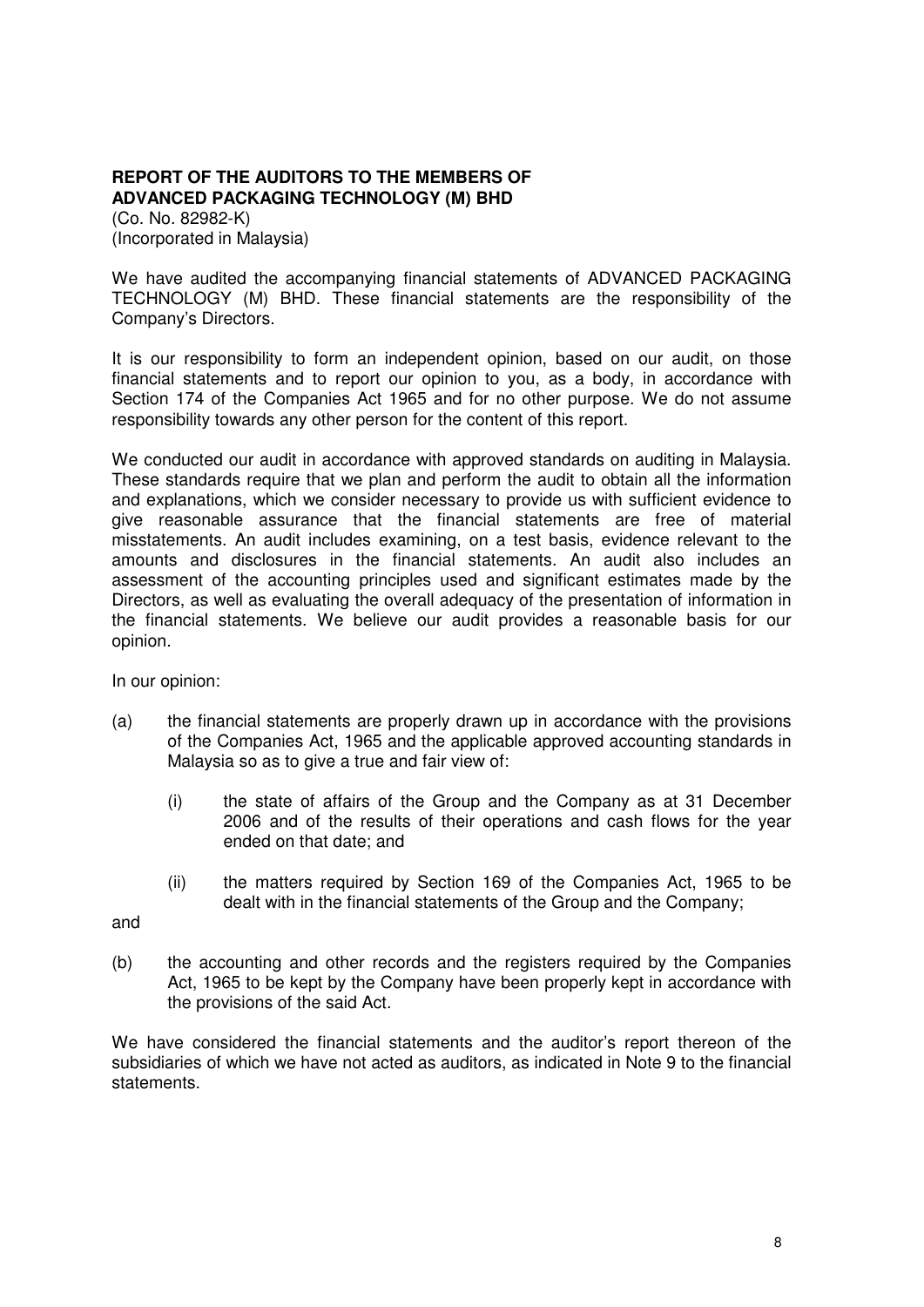We are satisfied that the financial statements of the subsidiaries that have been consolidated with the Company's financial statements are in form and content appropriate and proper for the purposes of the preparation of the consolidated financial statements and we have received satisfactory information and explanations as required by us for those purposes.

The auditors' reports on the financial statements of the subsidiaries was not subject to any qualification and did not include any comment made under Subsection (3) of Section 174 of the Act.

PKF ANTHONY JOSEPH SKELCHY CHARTERED ACCOUNTANTS PARTNER

251/03/09 (J/PH)

Kuala Lumpur

Dated: 25 April 2007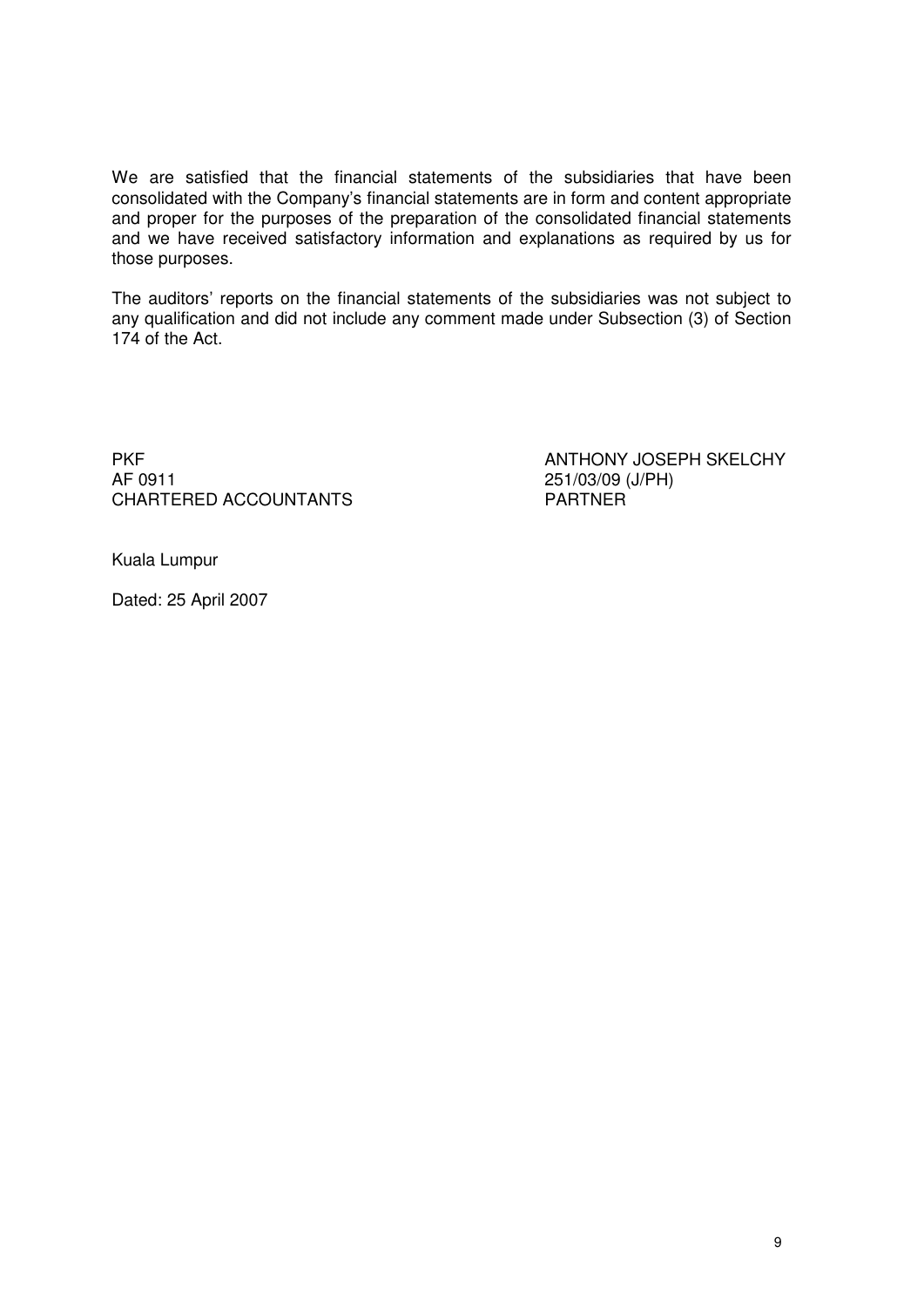#### **INCOME STATEMENTS FOR THE YEAR ENDED 31 DECEMBER 2006**

|                                                                           | <b>Note</b>    | Group             |                   |                   |                   |  | Company |  |
|---------------------------------------------------------------------------|----------------|-------------------|-------------------|-------------------|-------------------|--|---------|--|
|                                                                           |                | 2006<br><b>RM</b> | 2005<br><b>RM</b> | 2006<br><b>RM</b> | 2005<br><b>RM</b> |  |         |  |
|                                                                           |                |                   | restated          |                   | restated          |  |         |  |
| Revenue                                                                   |                | 24,592,614        | 22,595,158        | 24,592,614        | 22,595,158        |  |         |  |
| Other operating income<br>Changes in inventories<br>of finished goods and |                | 539,650           | 549,976           | 539,468           | 549,976           |  |         |  |
| work-in-progress                                                          |                | 23,250            | (52, 752)         | 23,250            | (52, 752)         |  |         |  |
| Raw materials used<br>Staff costs (inclusive of                           |                | (15, 291, 778)    | (14, 345, 892)    | (15, 291, 778)    | (14, 345, 892)    |  |         |  |
| Directors' remuneration)<br>Impairment of investment                      | $\overline{2}$ | (2,833,704)       | (2,671,081)       | (2,832,926)       | (2,671,081)       |  |         |  |
| in joint venture<br>Amortisation of prepaid                               |                | (651,000)         |                   |                   |                   |  |         |  |
| lease payment                                                             |                | (7, 390)          | (7, 390)          | (7, 390)          | (7, 390)          |  |         |  |
| Depreciation                                                              |                | (1,211,703)       | (1,493,889)       | (1,211,703)       | (1,493,889)       |  |         |  |
| Other operating expenses                                                  |                | (2,587,135)       | (2,344,628)       | (2, 333, 673)     | (2,249,176)       |  |         |  |
| <b>Operating profits</b>                                                  | 3              | 2,572,804         | 2,229,502         | 3,477,862         | 2,324,954         |  |         |  |
| Interest income                                                           |                | 766,511           | 711,244           | 742,680           | 711,244           |  |         |  |
| Finance cost                                                              |                | (15, 487)         | (16, 139)         | (15, 442)         | (16,077)          |  |         |  |
| Profit before tax                                                         |                | 3,323,828         | 2,924,607         | 4,205,100         | 3,020,121         |  |         |  |
| Income tax expense                                                        | 4              | (978, 706)        | (873, 888)        | (978, 706)        | (873, 888)        |  |         |  |
| Net profit for the year                                                   |                | 2,345,122         | 2,050,719         | 3,226,394         | 2,146,233         |  |         |  |
| Basic earnings per share                                                  |                |                   |                   |                   |                   |  |         |  |
| (sen)                                                                     | 5              | 5.72              | 5.00              |                   |                   |  |         |  |
| Dividends per share                                                       |                |                   |                   |                   |                   |  |         |  |
| (sen)                                                                     | 6              | 3.00              | 2.00              | 3.00              | 2.00              |  |         |  |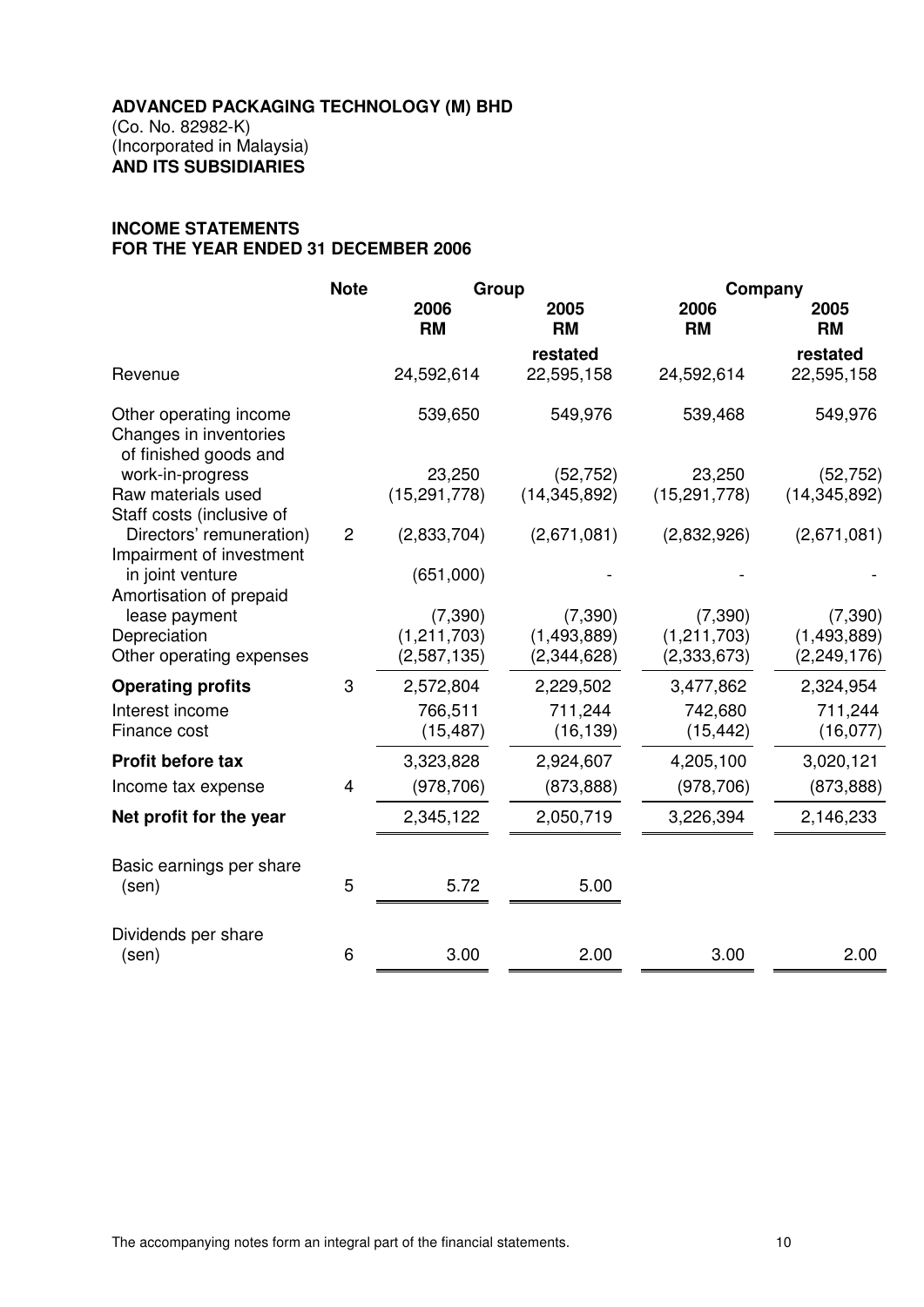#### **BALANCE SHEETS AS AT 31 DECEMBER 2006**

|                                         | <b>Note</b> | Group       |             | Company     |             |
|-----------------------------------------|-------------|-------------|-------------|-------------|-------------|
|                                         |             | 2006        | 2005        | 2006        | 2005        |
|                                         |             | <b>RM</b>   | <b>RM</b>   | <b>RM</b>   | <b>RM</b>   |
| Long term assets                        |             |             | restated    |             | restated    |
| Property, plant and equipment           | 7           | 8,762,577   | 9,334,640   | 8,762,577   | 9,334,640   |
| Prepaid lease payment                   | 8           | 578,205     | 585,595     | 578,205     | 585,595     |
| Investment in subsidiaries              | 9           |             |             | 41,201      | 4,921       |
| Investment in joint venture             | 10          | 5,814,190   | 10,944,192  |             |             |
| Other investment<br>Amount due from     | 11          | 5,000,000   |             | 5,000,000   |             |
| subsidiaries                            | 12          |             |             | 11,363,014  | 11,243,346  |
|                                         |             | 20,154,972  | 20,864,427  | 25,744,997  | 21,168,502  |
| <b>Current assets</b>                   |             |             |             |             |             |
| Inventories                             | 13          | 5,733,404   | 4,521,146   | 5,733,404   | 4,521,146   |
| Trade receivables<br>Other receivables, | 14          | 6,033,564   | 5,136,905   | 6,033,564   | 5,136,905   |
| deposits and prepayments                |             | 4,625,594   | 624,452     | 441,208     | 624,452     |
| Cash and cash equivalents               | 15          | 19,751,916  | 22,741,431  | 19,524,635  | 22,741,431  |
|                                         |             | 36,144,478  | 33,023,934  | 31,732,811  | 33,023,934  |
| <b>Current liabilities</b>              |             |             |             |             |             |
| Trade payables                          | 16          | 1,982,231   | 1,165,158   | 1,982,231   | 1,165,158   |
| Amount due to Directors                 | 17          | 81,000      | 81,000      | 81,000      | 81,000      |
| Other payables and accruals             |             | 1,179,680   | 820,719     | 970,719     | 815,222     |
| Tax payable                             |             | 458,501     | 83,089      | 458,501     | 83,089      |
|                                         |             | 3,701,412   | 2,149,966   | 3,492,451   | 2,144,469   |
| <b>Net current assets</b>               |             | 32,443,066  | 30,873,968  | 28,240,360  | 30,879,465  |
| Long term and deferred<br>liabilities   |             |             |             |             |             |
| Deferred taxation                       | 18          | 1,133,272   | 1,238,312   | 1,133,272   | 1,238,312   |
| Provision for staff gratuity            | 19          | 567,587     | 521,296     | 567,587     | 521,296     |
|                                         |             | (1,700,859) | (1,759,608) | (1,700,859) | (1,759,608) |
|                                         |             | 50,897,179  | 49,978,787  | 52,284,498  | 50,288,359  |
| Financed by:                            |             |             |             |             |             |
| Share capital                           | 20          | 41,008,500  | 41,008,500  | 41,008,500  | 41,008,500  |
| Reserves                                | 21          | 9,888,679   | 8,970,287   | 11,275,998  | 9,279,859   |
| Total equity attributable to            |             |             |             |             |             |
| shareholders of the Company             |             | 50,897,179  | 49,978,787  | 52,284,498  | 50,288,359  |

The accompanying notes form an integral part of the financial statements. 11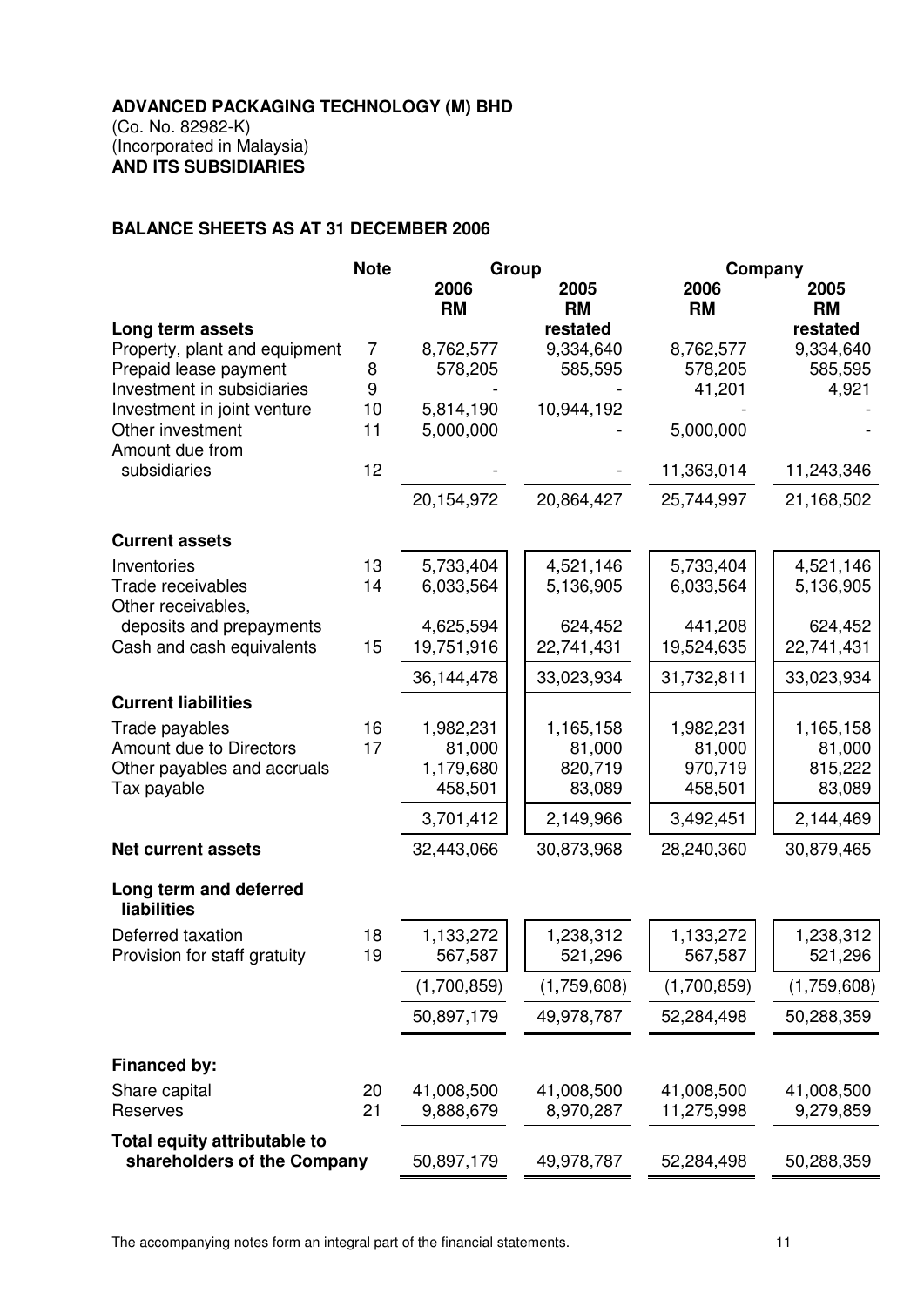#### **STATEMENTS OF CHANGES IN EQUITY FOR THE YEAR ENDED 31 DECEMBER 2006**

|                                         | <b>Note</b> | <b>Share</b><br><b>Capital</b><br><b>RM</b> | Non-<br>distributable<br><b>Translation</b><br>reserve<br><b>RM</b> | <b>Distributable</b><br><b>Retained</b><br><b>Profits</b><br><b>RM</b> | <b>Total</b><br><b>RM</b> |
|-----------------------------------------|-------------|---------------------------------------------|---------------------------------------------------------------------|------------------------------------------------------------------------|---------------------------|
| Group                                   |             |                                             |                                                                     |                                                                        |                           |
| At 1 January 2005                       |             | 41,008,500                                  | (1,893)                                                             | 7,608,006                                                              | 48,614,613                |
| <b>Currency translation differences</b> |             |                                             | 133,625                                                             |                                                                        | 133,625                   |
| Net profit for the year                 |             |                                             |                                                                     | 2,050,719                                                              | 2,050,719                 |
| <b>Dividends</b>                        | 6           |                                             |                                                                     | (820, 170)                                                             | (820, 170)                |
| At 31 December 2005                     |             | 41,008,500                                  | 131,732                                                             | 8,838,555                                                              | 49,978,787                |
| <b>Currency translation differences</b> |             |                                             | (196, 475)                                                          |                                                                        | (196, 475)                |
| Net profit for the year                 |             |                                             |                                                                     | 2,345,122                                                              | 2,345,122                 |
| <b>Dividends</b>                        | 6           |                                             |                                                                     | (1, 230, 255)                                                          | (1, 230, 255)             |
| At 31 December 2006                     |             | 41,008,500                                  | (64, 743)                                                           | 9,953,422                                                              | 50,897,179                |
| Company                                 |             |                                             |                                                                     |                                                                        |                           |
| At 1 January 2005                       |             | 41,008,500                                  |                                                                     | 7,953,796                                                              | 48,962,296                |
| Net profit for the year                 |             |                                             |                                                                     | 2,146,233                                                              | 2,146,233                 |
| <b>Dividends</b>                        | 6           |                                             |                                                                     | (820, 170)                                                             | (820, 170)                |
| At 31 December 2005                     |             | 41,008,500                                  |                                                                     | 9,279,859                                                              | 50,288,359                |
| Net profit for the year                 |             |                                             |                                                                     | 3,226,394                                                              | 3,226,394                 |
| <b>Dividends</b>                        | 6           |                                             |                                                                     | (1, 230, 255)                                                          | (1, 230, 255)             |
| At 31 December 2006                     |             | 41,008,500                                  |                                                                     | 11,275,998                                                             | 52,284,498                |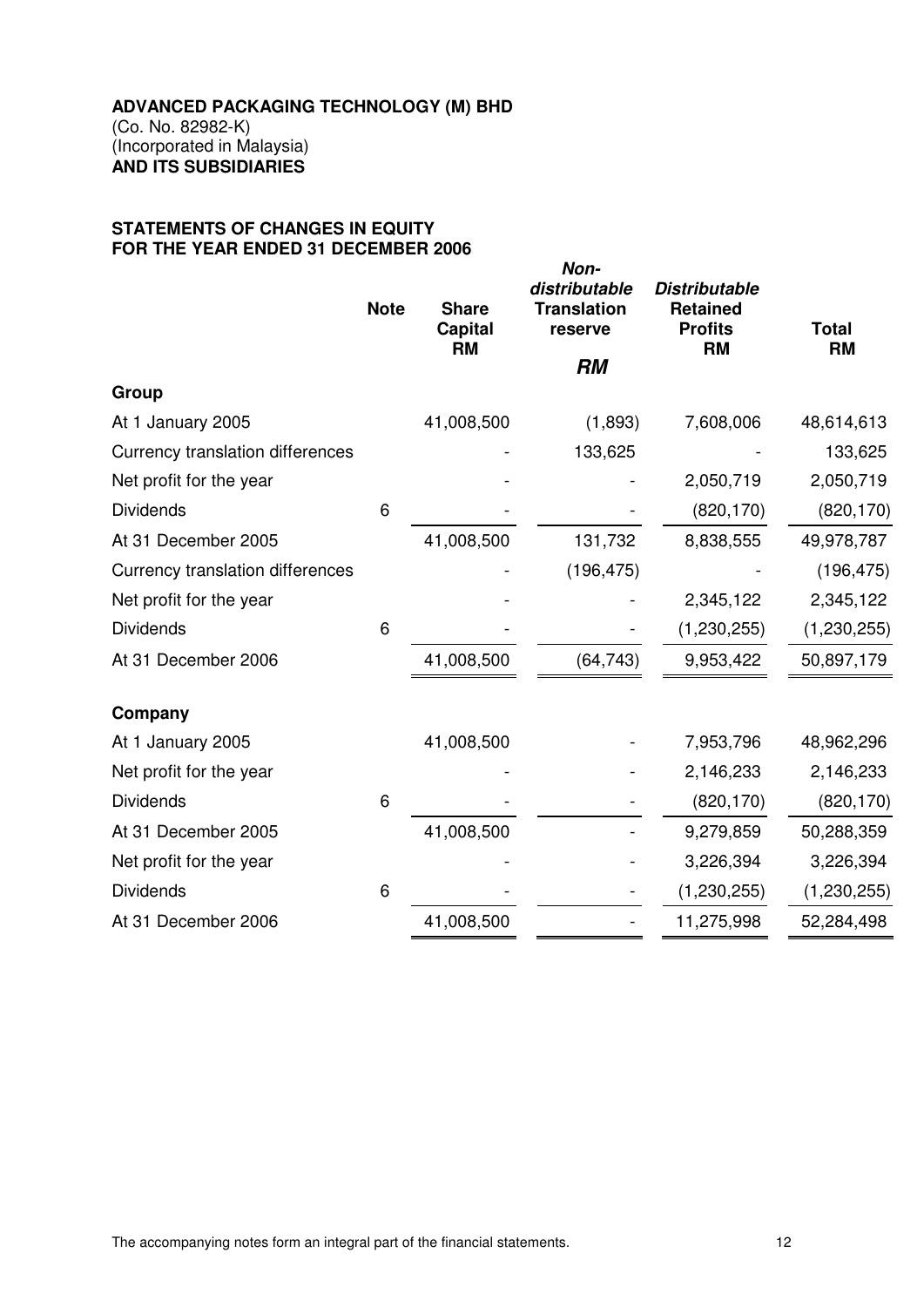#### **CASH FLOW STATEMENTS FOR THE YEAR ENDED 31 DECEMBER 2006**

|                                                                                                            | Group                         |                               | Company                                |                               |
|------------------------------------------------------------------------------------------------------------|-------------------------------|-------------------------------|----------------------------------------|-------------------------------|
|                                                                                                            | 2006<br><b>RM</b>             | 2005<br><b>RM</b><br>restated | 2006<br><b>RM</b>                      | 2005<br><b>RM</b><br>restated |
| Cash flows generated from/<br>(used in) operating activities                                               |                               |                               |                                        |                               |
| Profit before tax                                                                                          | 3,323,828                     | 2,924,607                     | 4,205,100                              | 3,020,121                     |
| Adjustments for:                                                                                           |                               |                               |                                        |                               |
| Amortisation of prepaid lease payment<br>Depreciation<br>Impairment loss on investment in<br>joint venture | 7,390<br>1,211,703<br>651,000 | 7,390<br>1,493,889            | 7,390<br>1,211,703                     | 7,390<br>1,493,889            |
| Investment income<br>Gain on disposal of property, plant                                                   | (124, 647)                    |                               | (124, 647)                             |                               |
| and equipment<br>Interest income<br>Property, plant and equipment                                          | (17,073)<br>(766, 511)        | (115, 877)<br>(711, 244)      | (17,073)<br>(742, 680)                 | (115, 877)<br>(711, 244)      |
| written off<br>Provision for staff gratuity                                                                | 51,848                        | 2,012<br>54,730               | 51,848                                 | 2,012<br>54,730               |
| <b>Operating profit before</b>                                                                             |                               |                               |                                        |                               |
| working capital changes                                                                                    | 4,337,539                     | 3,655,507                     | 4,591,642                              | 3,751,021                     |
| (Increase)/Decrease in inventories<br>(Increase)/Decrease in trade and                                     | (1,212,258)                   | 1,740,799                     | (1, 212, 258)                          | 1,740,799                     |
| other receivables<br>Increase/(Decrease) in trade and                                                      | (4,897,801)                   | 209,727                       | (713, 415)                             | 209,727                       |
| other payables                                                                                             | 1,176,034                     | (505, 149)                    | 972,570                                | (505, 204)                    |
| Cash generated from operations                                                                             | (596, 486)                    | 5,100,884                     | 3,638,539                              | 5,196,343                     |
| Income tax paid<br>Staff gratuity paid                                                                     | (708, 334)<br>(5, 557)        | (874, 776)                    | (708, 334)<br>(5, 557)                 | (874, 776)                    |
| Net cash from operating activities                                                                         | (1,310,377)                   | 4,226,108                     | 2,924,648                              | 4,321,567                     |
| Cash flows generated from/<br>(used in) investing activities                                               |                               |                               |                                        |                               |
| Advances to subsidiaries<br>Acquisition of other investment<br>Acquisition of a subsidiary                 | (5,000,000)                   |                               | (119, 668)<br>(5,000,000)<br>(36, 280) | (95, 459)                     |
| Interest received<br>Investment income received<br>Proceeds from disposal of                               | 766,511<br>124,647            | 711,244                       | 742,680<br>124,647                     | 711,244                       |
| property, plant and equipment<br>Refund of capital investment from                                         | 17,900                        | 115,880                       | 17,900                                 | 115,880                       |
| joint venture<br>Purchase of property, plant                                                               | 4,282,527                     |                               |                                        |                               |
| and equipment                                                                                              | (640, 468)                    | (1,293,594)                   | (640, 468)                             | (1, 293, 594)                 |
| Net cash used in investing activities                                                                      | (448, 883)                    | (466, 470)                    | (4,911,189)                            | (561, 929)                    |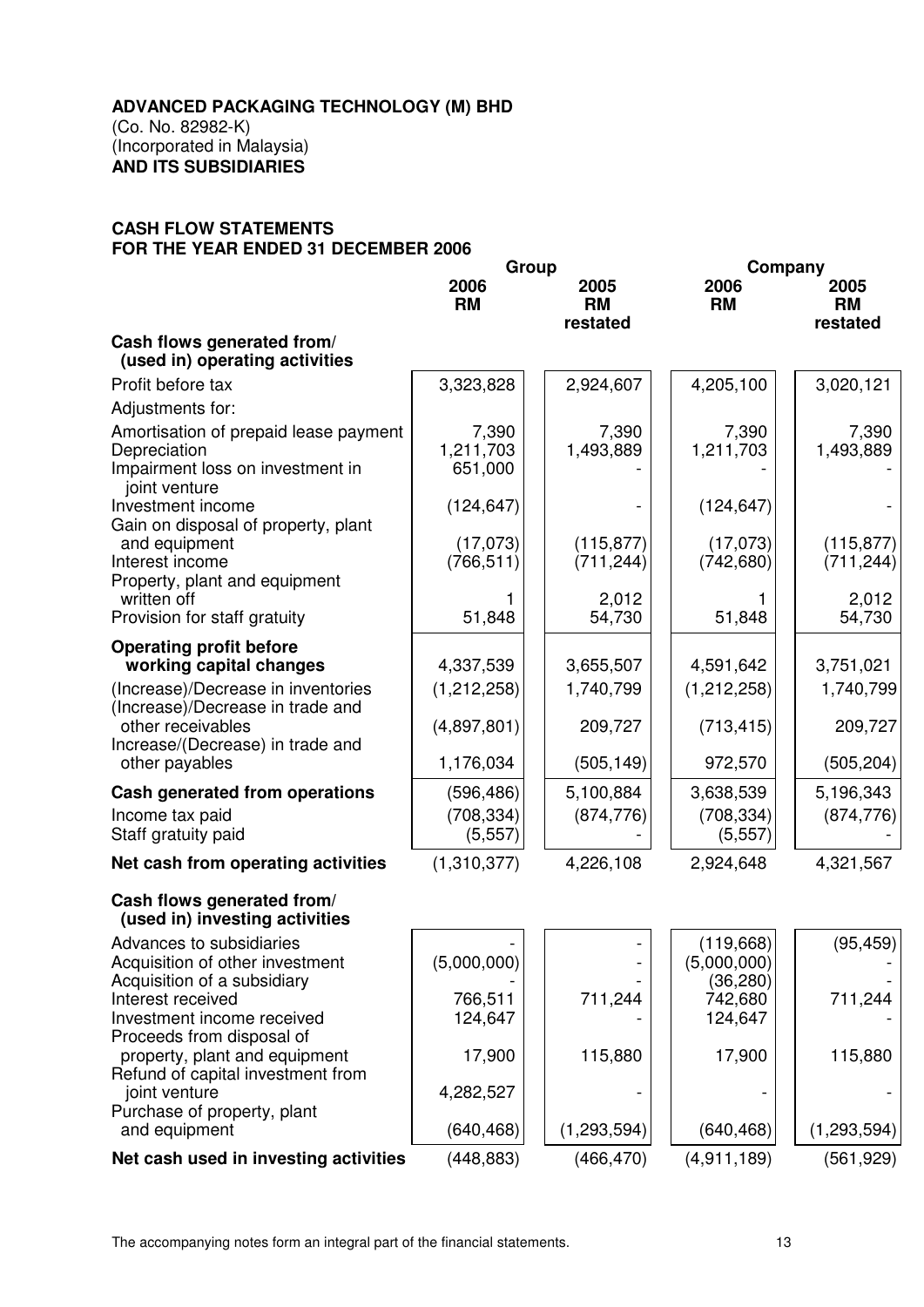#### **CASH FLOW STATEMENTS** (continued) **FOR THE YEAR ENDED 31 DECEMBER 2006**

|                                                         | Group                   |                         | Company                 |                         |
|---------------------------------------------------------|-------------------------|-------------------------|-------------------------|-------------------------|
|                                                         | 2006<br><b>RM</b>       | 2005<br><b>RM</b>       | 2006<br><b>RM</b>       | 2005<br><b>RM</b>       |
| Cash flows used in financing<br>activity                |                         |                         |                         |                         |
| Dividend paid                                           | (1, 230, 255)           | (820, 170)              | (1, 230, 255)           | (820, 170)              |
| Net cash used in financing<br>activity                  | (1, 230, 255)           | (820, 170)              | (1,230,255)             | (820, 170)              |
| Net increase/(decrease) in cash<br>and cash equivalents | (2,989,515)             | 2,939,468               | (3,216,796)             | 2,939,468               |
| Cash and cash equivalents at<br>beginning of year       | 22,741,431              | 19,801,963              | 22,741,431              | 19,801,963              |
| Cash and cash equivalents at<br>end of year             | 19,751,916              | 22,741,431              | 19,524,635              | 22,741,431              |
| Cash and cash equivalents<br>comprise:                  |                         |                         |                         |                         |
| Cash and bank balances<br>Deposits with licensed banks  | 1,251,916<br>18,500,000 | 1,204,330<br>21,537,101 | 1,024,635<br>18,500,000 | 1,204,330<br>21,537,101 |
|                                                         | 19,751,916              | 22,741,431              | 19,524,635              | 22,741,431              |
|                                                         |                         |                         |                         |                         |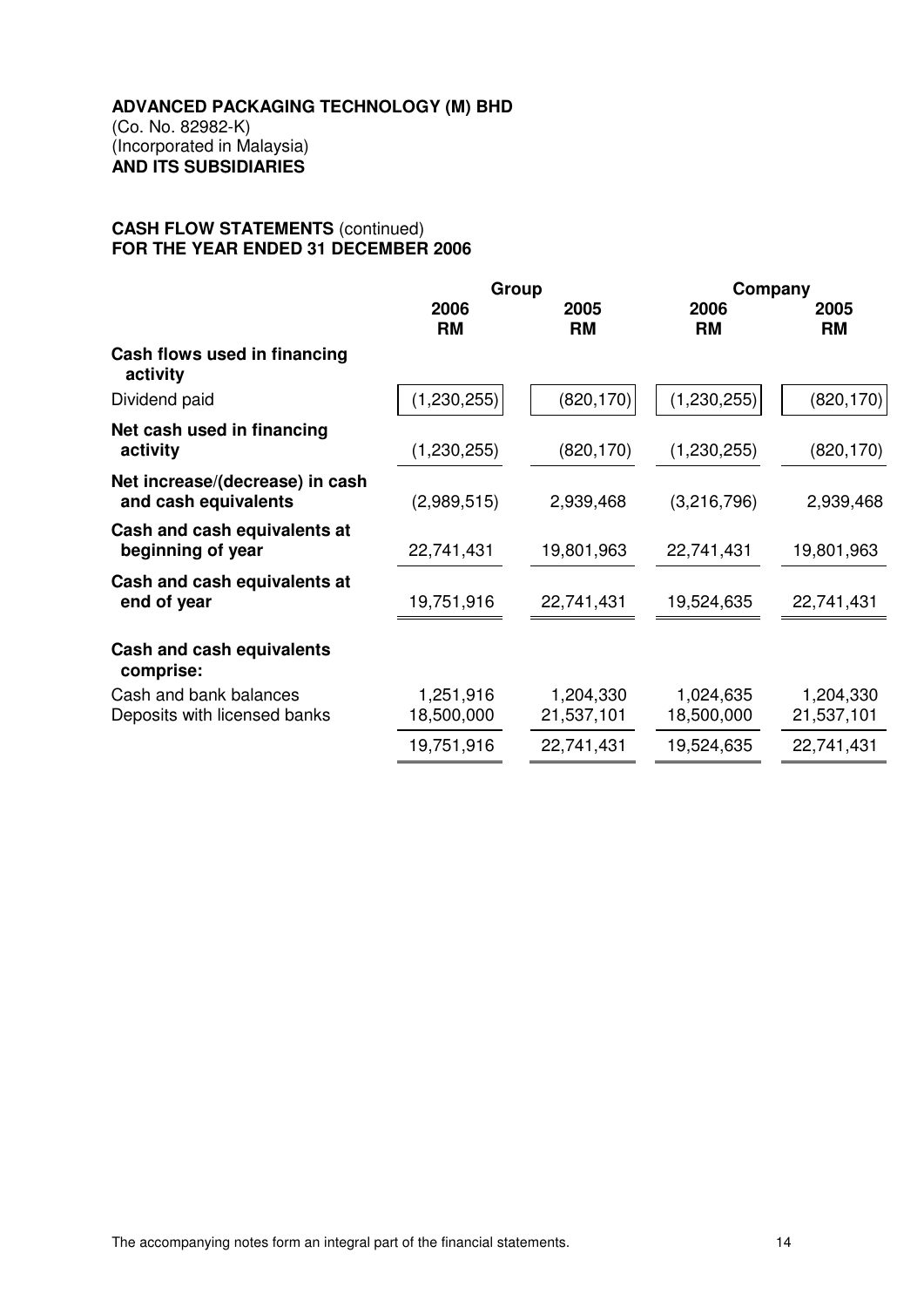# **Notes to the financial statements at 31 December 2006**

# 1. **Summary of significant accounting policies**

The significant accounting polices adopted are consistent with those of the audited financial statements for the year ended 31 December 2005 except for the adoption of the following new/revised Financial Reporting Standards ("FRS") effective for financial period beginning 1 January 2006.

- FRS 2 Share-based Payment<br>FRS 3 Business Combinations
- **Business Combinations**
- FRS 5 Non-current Assets Held for Sale and Discontinued Operations
- FRS 101 Presentation of Financial Statements
- FRS 102 Inventories
- FRS 108 Accounting Policies, Changes in Estimates and Errors
- FRS 110 Events after the Balance Sheet Date
- FRS 116 Property, Plant and Equipment
- FRS 121 The Effects of Changes in Foreign Exchange Rates<br>FRS 127 Consolidated and Separate Financial Statements
- Consolidated and Separate Financial Statements
- FRS 128 Investments in Associates
- FRS 131 Interests in Joint Ventures
- FRS 132 Financial Instruments: Disclosure and Presentation
- FRS 133 Earnings Per Share
- FRS 136 Impairment of Assets
- FRS 138 Intangible Assets
- FRS 140 Investment Property

The adoption of the above FRS does not have significant financial impact on the Group.

The MASB has issued a number of new and revised FRSs that are effective for accounting periods beginning after 1 January 2006 or available for early adoption. In this set of financial statements, the Group has chosen to early adopt FRS 117, Leases which is effective for annual periods beginning on or after 1 October 2006.

#### (a) **Basis of accounting**

The financial statements of the Group and of the Company are prepared under the historical cost basis and in compliance with the provisions of the Companies Act, 1965 and applicable approved accounting standards for entities other than private entities issued by the Malaysian Accounting Standards Board (MASB) and accounting principles generally accepted in Malaysia.

#### (b) **Revenue and income recognition**

#### i) **Sales of goods**

Revenue represents invoiced value of goods supplied less returns and discounts and is recognised in the income statement upon delivery of goods and customer's acceptance.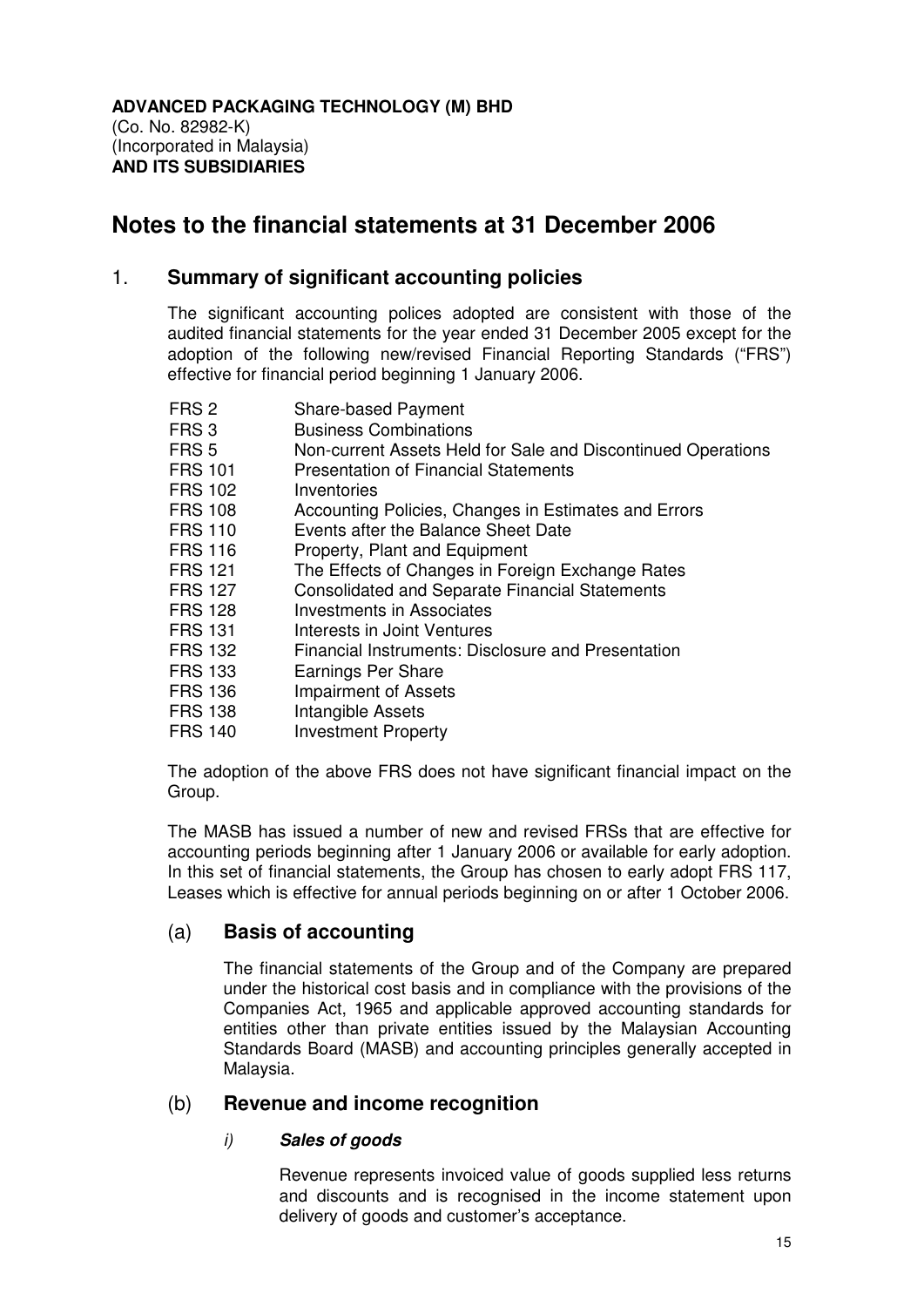### (b) **Revenue and income recognition** (continued)

#### ii) **Interest income**

Interest income is recognised in the income statement as it accrues, taking into account the effective yield on the assets.

# (c) **Basis of consolidation**

 A subsidiary is an enterprise controlled by the Company. Control exists when the Company has the power, directly or indirectly, to govern the financial and operating policies of an enterprise so as to obtain benefits from its activities. The financial statements of the subsidiary are included in the consolidated financial statements from the date that control effectively commences until the date that control effectively ceases. The subsidiary is consolidated using the acquisition method of accounting.

 A subsidiary is excluded from consolidation when either control is intended to be temporary if the subsidiary is acquired and held exclusively with a view of its subsequent disposal in the near future and it has not previously been consolidated or it operates under severe long term restrictions which significantly impair its ability to transfer funds to the Company. The subsidiary excluded on these grounds is accounted for as investment.

Under the acquisition method of accounting, the results of subsidiary acquired or disposed of during the year are included from the date of acquisition or up to the date of disposal. At the date of acquisition, the fair values of the subsidiary's net assets are determined and these values are reflected in the Group financial statements. The difference between the acquisition cost and the fair values of the subsidiary's net assets is reflected as goodwill or negative goodwill as appropriate.

# (d) **Property, plant and equipment**

#### (i) **Recognition and measurement**

Property, plant and equipment are stated at cost less accumulated depreciation and less impairment losses, if any.

Cost includes expenditures that are directly attributable to the acquisition of the asset. The cost of self-constructed assets includes the cost of materials and direct labour, any other costs directly attributable to bringing the asset to working condition for its intended use, and the costs of dismantling and removing the items and restoring the site on which they are located. Purchased software that is integral to the functionality of the related equipment is capitalised as part of that equipment.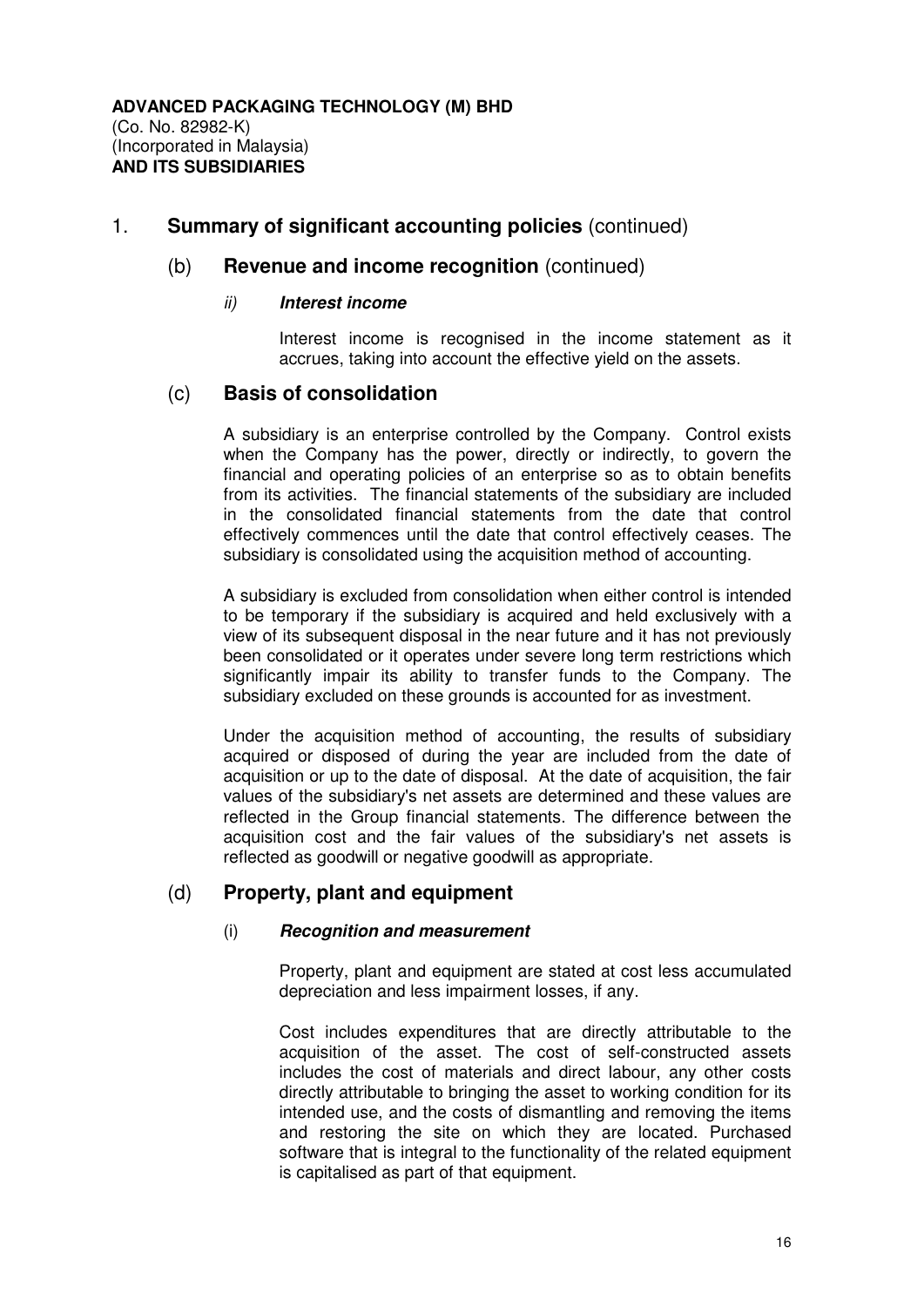### (d) **Property, plant and equipment** (continued)

#### (i) **Recognition and measurement** (continued)

When significant parts of an item of property, plant and equipment have different useful lives, they are accounted for as separate item (major components) of property, plant and equipment.

#### (ii) **Subsequent costs**

The cost of replacing part of an item of property, plant and equipment is recognised in the carrying amount of the item if it is probable that the future economic benefits embodied within the part will flow to the Group and its cost can be measured reliably. The costs of the day-to-day servicing of property, plant and equipment are recognised in the income statement as incurred.

#### (iii) **Depreciation**

Property, plant and equipment are depreciated on a straight-line basis to write off the cost of the assets over the term of their estimated useful lives at the following principal annual rates:

| <b>Building</b>                   | $2\%$ - 10% |
|-----------------------------------|-------------|
| Plant, machinery and tools        | 7½% - 10%   |
| Furniture, fittings and equipment | 10% - 20%   |
| Motor vehicles                    | 20%         |

The depreciable amount is determined after deducting the residual value.

Depreciation methods, useful lives and residual values are reassessed at the reporting date.

#### (e) **Leased assets**

Leasehold land that normally has an indefinite economic life and title is not expected to pass to the lessee by the end of the lease term is treated as an operating lease. The payment made on entering into or acquiring a leasehold land is accounted as prepaid lease payments that are amortised over the lease term in accordance with the pattern of benefits provided.

 The Group had previously classified a lease of land as finance lease and had recognised the amount of prepaid lease payments as property within its property, plant and equipment. On early adoption of FRS 117, Leases, the Group treats such a lease as an operating lease, with the unamortised carrying amount classified as prepaid lease payments in accordance with the transitional provisions in FRS 117, 67A.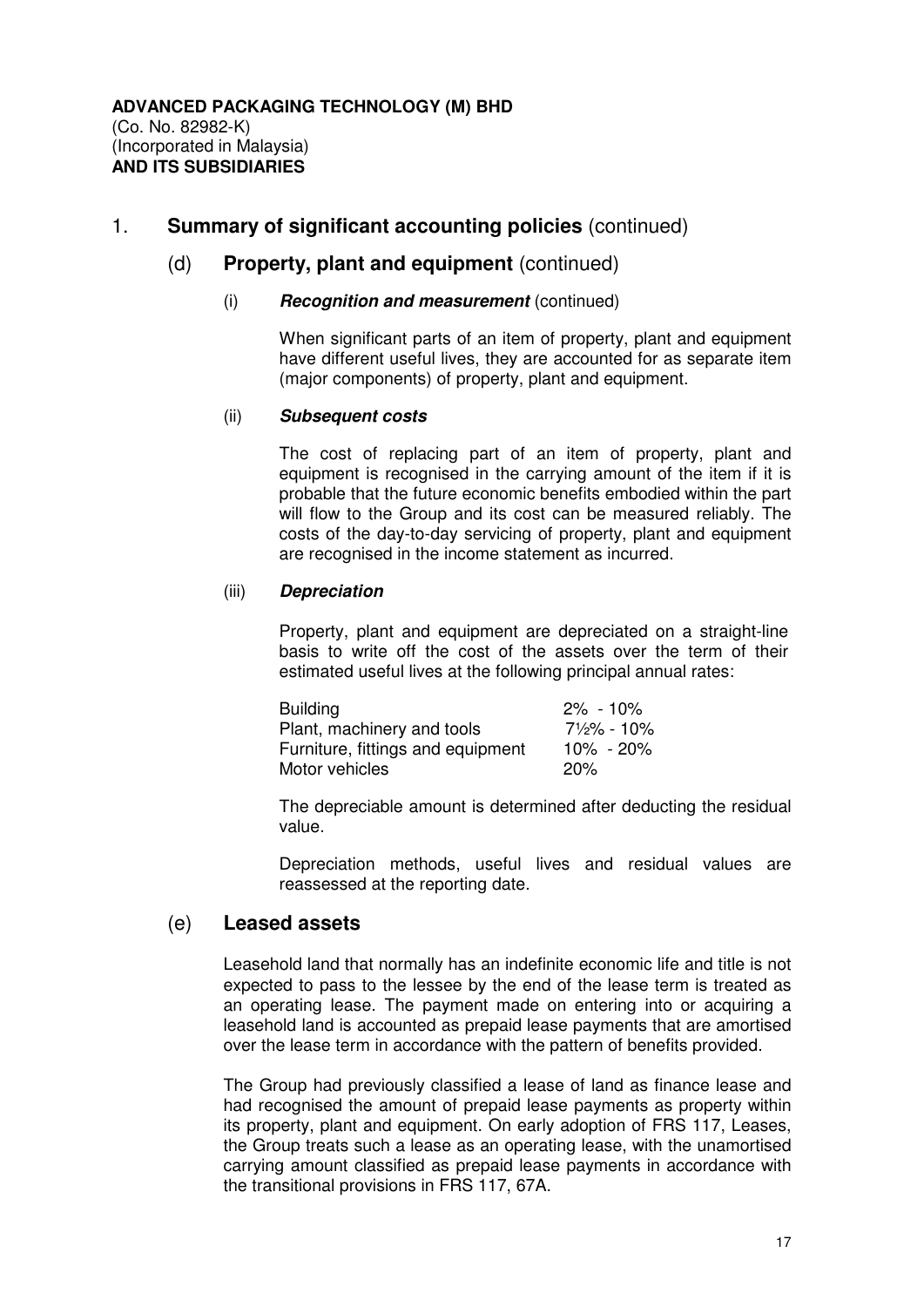#### (f) **Investment in subsidiary**

 Investment in subsidiary is stated at cost in the Company, less impairment loss where applicable.

#### (g) **Joint venture**

 A joint venture is a contractual agreement whereby the Group and other parties have joint control over an economic activity.

### (h) **Receivables**

 Trade and other receivables are stated at cost less allowance for doubtful debts. Amount due from subsidiary is stated at cost.

### (i) **Inventories**

 Raw materials, work in progress, finished goods and consumables are stated at the lower of cost and net realisable value. In arriving at net realisable value, allowance is made for all obsolete inventories.

 Cost of raw materials and consumables, which is determined on first in first out basis, includes all cost incurred in bringing them to their present location and condition.

Cost of work in progress and finished goods includes the cost of raw materials, direct labour and an appropriate proportion of the fixed and variable production overheads.

# (j) **Cash and cash equivalents**

 Cash and cash equivalents consist of balances and deposits with banks and highly liquid investments that are readily convertible to known amounts of cash and which are subject to an insignificant risk of changes in value.

#### (k) **Liabilities**

Trade and other payables are stated at cost.

#### (l) **Income tax**

Tax on the profit or loss for the year comprises current and deferred tax. Income tax is recognised in the income statement except to the extent that it relates to items recognised directly to equity, in which case it is recognised in equity.

Current tax expense is the expected tax payable on the taxable income for the year, using tax rates enacted or substantially enacted at the balance sheet date, and any adjustment to tax payable in respect of the previous years.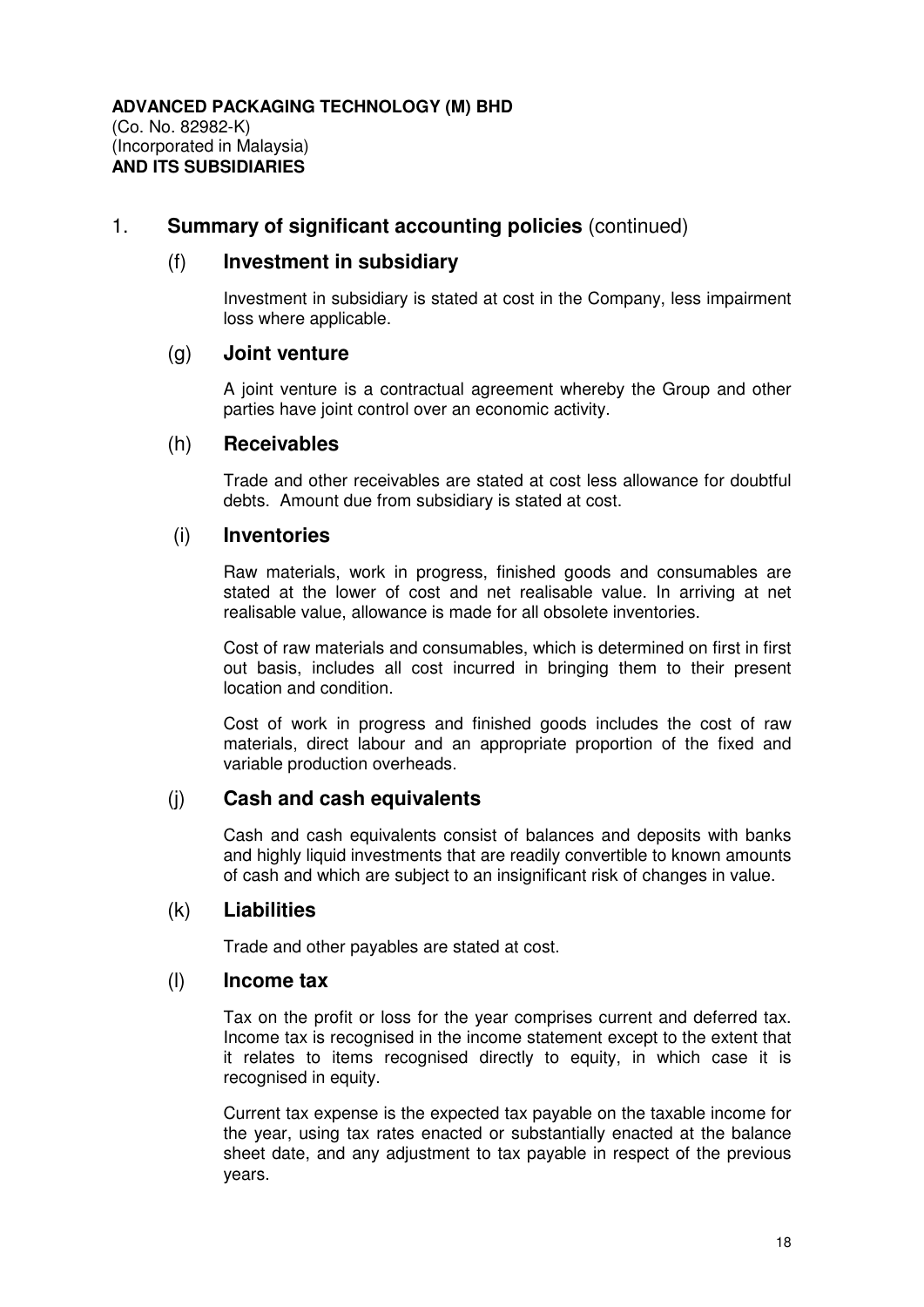#### (l) **Income tax** (continued)

Deferred tax is provided in full, using the liability method, on temporary differences arising between the tax bases of assets and liabilities and their carrying amount in the financial statements. Deferred tax asset and liabilities are not recognised for temporary differences arising from goodwill or negative goodwill or from the initial recognition of assets or liabilities that is not a business combination and that at the time of the transaction affects neither accounting nor taxable profit. The amount of deferred tax provided is based on the expected manner of realisation or settlement of the carrying amount of assets and liabilities, using tax rates enacted or substantially enacted at the balance sheet date.

A deferred tax asset is recognised to the extent that it is probable that future taxable profit will be available against which the temporary differences can be utilised.

# (m) **Employee benefits**

 The Company has a staff gratuity scheme for employees who are eligible under their employment contracts. Gratuity for employees is provided for in the financial statements taking into consideration the length of service and basic salary earnings of eligible employees.

# (n) **Impairment**

The carrying amounts of the Group's asset are reviewed at each balance sheet date to determine whether there is any indication of impairment. If any such indication exists, the asset's recoverable amount is estimated. An impairment loss is recognised whenever the carrying amount of an asset or the cash-generating unit to which it belongs exceeds its recoverable amount. Impairment losses are recognised in the income statement. Any subsequent increase in recoverable amount is recognised in the income statement.

The recoverable amount is the greater of the asset's net selling price and its value in use. In assessing value in use, estimated future cash flows are discounted to their present value using a pre-tax discount rate that reflects current market assessments of the time value of money and the risks specific to the asset. For an asset that does not generate largely independent cash inflows, the recoverable amount is determined for the cash-generating unit to which the asset belongs.

 An impairment loss is reversed if there has been a change in the estimates used to determine the recoverable amount and it is reversed only to the extent that the asset's carrying amount does not exceed the carrying amount that would have determined, net of depreciation or amortisation, if no impairment loss has been recognised.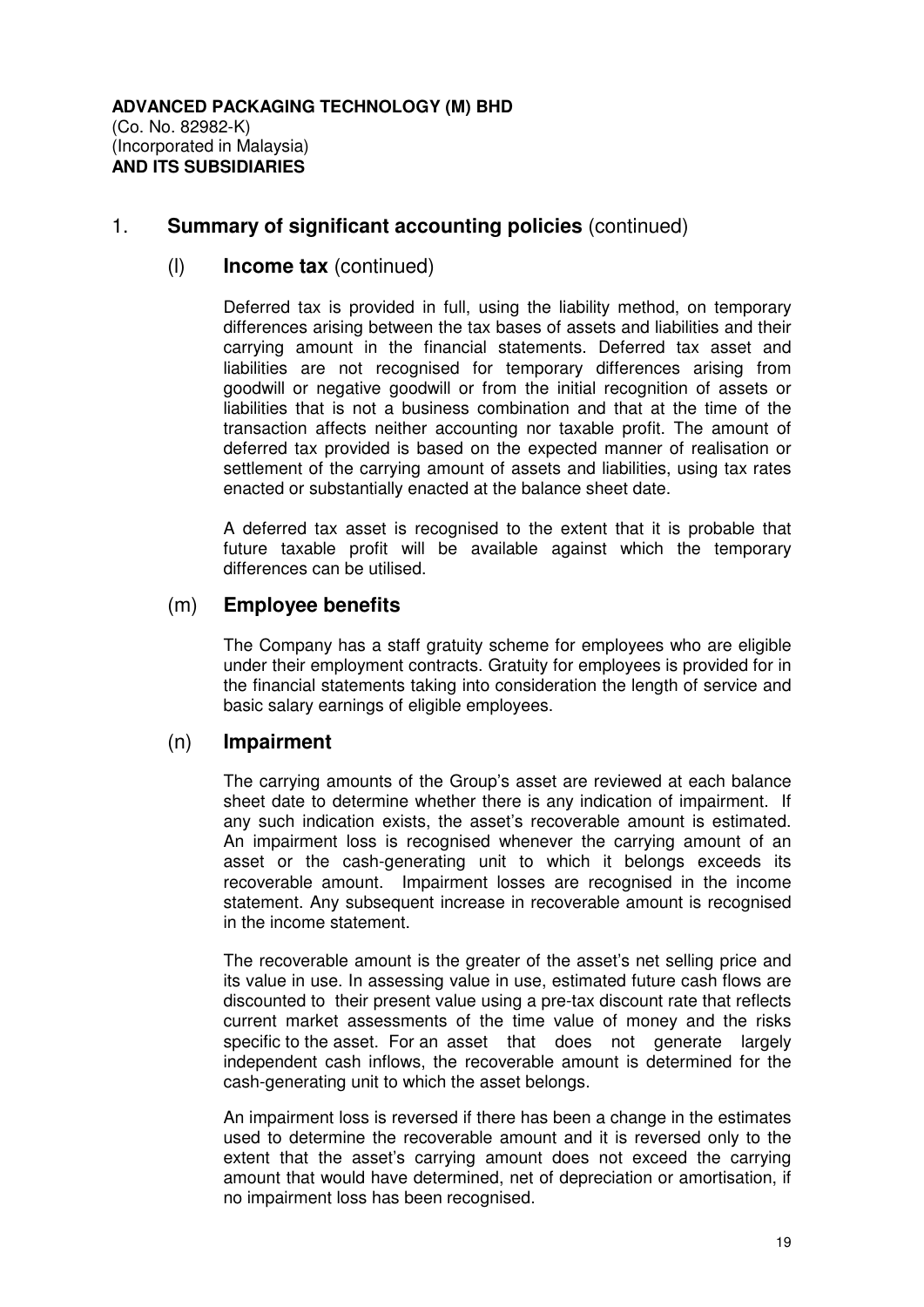#### (o) **Foreign currency transactions**

Transactions in foreign currencies are translated to the functional currency at rates of exchange ruling at the transactions dates. Monetary assets and liabilities in foreign currencies at the balance sheet date are translated to functional currency at rates of exchange ruling at that date, unless hedged by forward foreign exchange contracts, in which case the rates specified in such forward contracts are used. All exchange differences are taken to the income statement. Foreign exchange differences arising on translation are recognised in the income statement.

The closing rates used in the translation for foreign currency monetary assets and liabilities are as follows:

|                      | 2006      | 2005      |
|----------------------|-----------|-----------|
|                      | <b>RM</b> | <b>RM</b> |
| 1 US Dollar          | 3.57      | 3.75      |
| 1 Brunei Dollar      | 2.32      | 2.25      |
| 1 Singapore Dollar   | 2.32      | 2.25      |
| 100 Thai Baht        | 10.61     | 8.66      |
| 100 Hong Kong Dollar | 46.58     | 49.96     |

#### 2. **Staff costs**

Staff costs include Directors' remunerations, salaries, wages, bonus and allowances, statutory contributions for employees and other employee related expenses. The total number of employees, inclusive of executive Directors, of the Group and the Company as at the end of the financial year are 98 and 98 (2005: 99 and 98) respectively.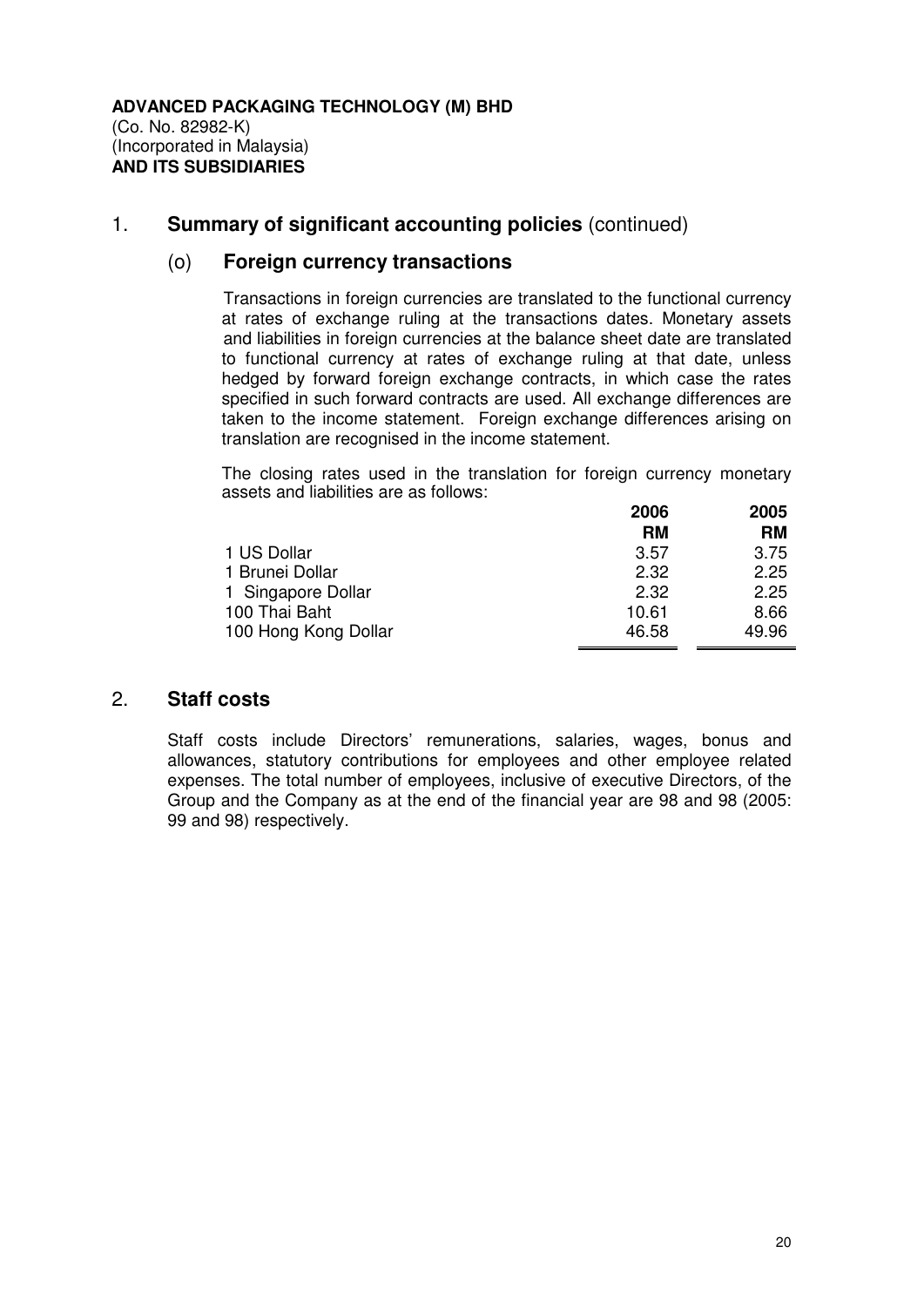# 3. **Operating profits**

|                                                         | Group             |                               | Company           |                               |
|---------------------------------------------------------|-------------------|-------------------------------|-------------------|-------------------------------|
|                                                         | 2006<br><b>RM</b> | 2005<br><b>RM</b><br>restated | 2006<br><b>RM</b> | 2005<br><b>RM</b><br>restated |
| Operating profit is arrived at<br>after charging:       |                   |                               |                   |                               |
| Auditors' remuneration                                  | 32,192            | 30,546                        | 27,000            | 25,000                        |
| Allowance for doubtful debts<br>Amortisation of prepaid | 15,959            | 64,368                        | 15,959            | 64,368                        |
| lease payment                                           | 7,390             | 7,390                         | 7,390             | 7,390                         |
| Depreciation                                            | 1,211,703         | 1,493,889                     | 1,211,703         | 1,493,889                     |
| Directors' emoluments<br>- fees                         |                   |                               |                   |                               |
| - executive                                             | 18,000            | 18,000                        | 18,000            | 18,000                        |
| - non-executive                                         | 63,000            | 63,000                        | 63,000            | 63,000                        |
| - remunerations                                         |                   |                               |                   |                               |
| - Directors of the Company                              | 483,479           | 462,350                       | 483,479           | 462,350                       |
| Inventories written off                                 | 56,022            | 60,115                        | 56,022            | 60,115                        |
| Loss on foreign exchange                                |                   |                               |                   |                               |
| - realised                                              | 5,596             | 7,081                         | 5,596             | 7,081                         |
| - unrealised                                            | 16,722            | 4,105                         | 16,722            | 4,105                         |
| Property, plant and equipment                           |                   |                               |                   |                               |
| written off                                             | 1                 | 2,012                         | 1                 | 2,012                         |
| Provision for staff gratuity                            | 51,848            | 54,730                        | 51,848            | 54,730                        |
|                                                         |                   |                               |                   |                               |
| and crediting:                                          |                   |                               |                   |                               |
| Gain on disposal of property,                           |                   |                               |                   |                               |
| plant and equipment                                     | (17,073)          | (115, 877)                    | (17,073)          | (115, 877)                    |
| Reversal of allowance for                               |                   |                               |                   |                               |
| doubtful debts                                          | (17, 047)         | (83, 783)                     | (17, 047)         | (83, 783)                     |
|                                                         |                   |                               |                   |                               |

Estimated cash value of benefits-in-kind for the executive Directors are RM32,750 and RM32,750 (2005: RM32,750 and RM32,750) for the Group and the Company respectively.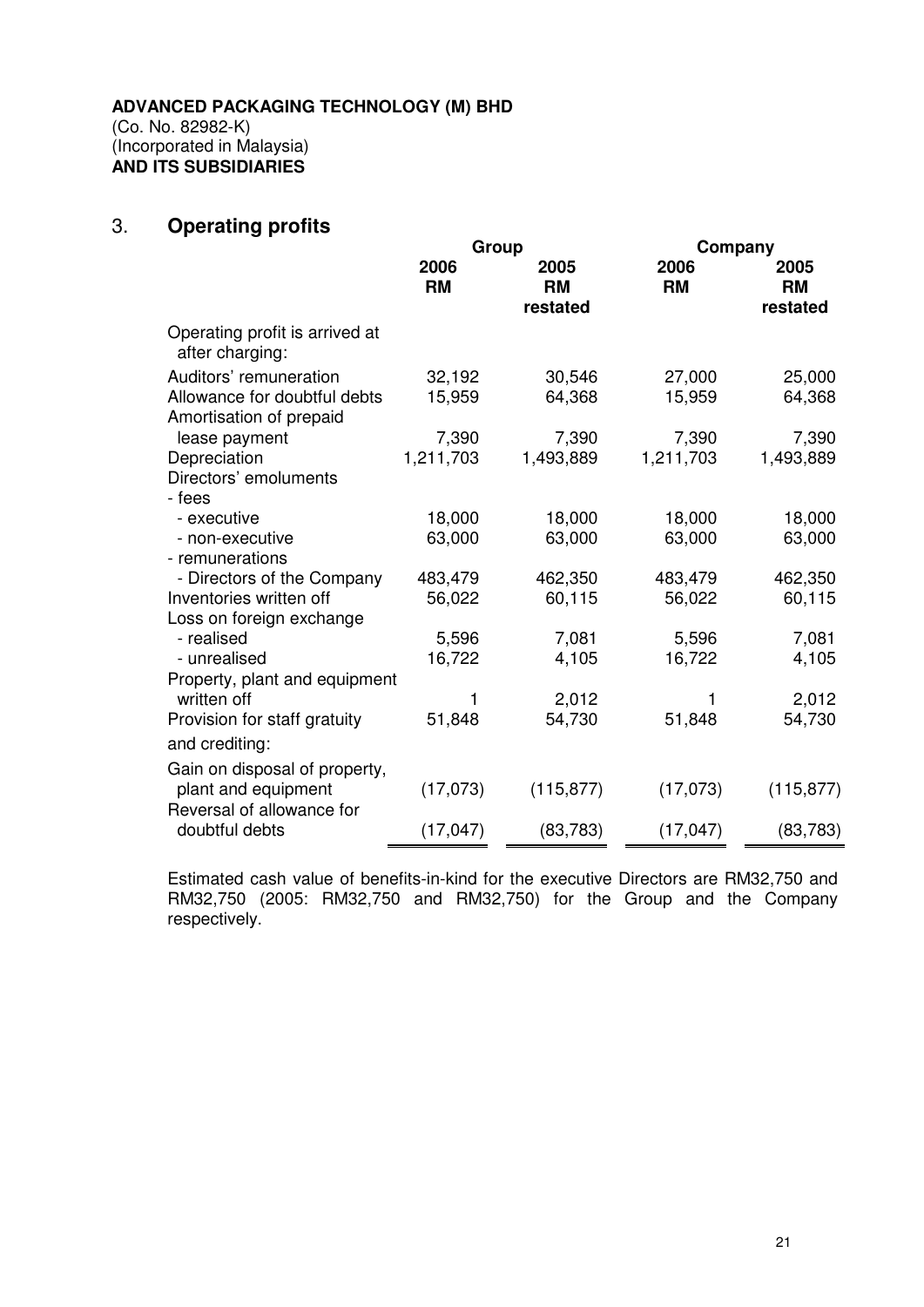#### 4. **Income tax expense**

|                                                                                                                                                                  | Group                                                               |                                                                | Company                                                    |                                                      |  |
|------------------------------------------------------------------------------------------------------------------------------------------------------------------|---------------------------------------------------------------------|----------------------------------------------------------------|------------------------------------------------------------|------------------------------------------------------|--|
|                                                                                                                                                                  | 2006<br><b>RM</b>                                                   | 2005<br><b>RM</b>                                              | 2006<br><b>RM</b>                                          | 2005<br><b>RM</b>                                    |  |
| Current tax expense<br>(Over)/Under provision in                                                                                                                 | 1,249,143                                                           | 862,252                                                        | 1,249,143                                                  | 862,252                                              |  |
| prior years<br>Deferred tax expense<br>- (reversal)/origination of<br>temporary differences                                                                      | (165, 397)                                                          | 4,230                                                          | (165, 397)                                                 | 4,230                                                |  |
| (Note 18)                                                                                                                                                        | (105, 040)                                                          | 7,406                                                          | (105, 040)                                                 | 7,406                                                |  |
|                                                                                                                                                                  | 978,706                                                             | 873,888                                                        | 978,706                                                    | 873,888                                              |  |
| Reconciliation of effective tax rate                                                                                                                             |                                                                     |                                                                |                                                            |                                                      |  |
| Profit before tax                                                                                                                                                | 3,323,828                                                           | 2,924,607                                                      | 4,205,100                                                  | 3,020,121                                            |  |
| Income tax using<br>Malaysian tax rate<br>Non deductible expenses<br>Tax losses not recognised<br>Deferred tax previously<br>over recognised<br>Double deduction | 930,672<br>206,608<br>64,476<br>(46, 428)<br>(11, 225)<br>1,144,103 | 818,890<br>39,060<br>26,744<br>(4,302)<br>(10, 734)<br>869,658 | 1,177,428<br>24,328<br>(46, 428)<br>(11, 225)<br>1,144,103 | 845,634<br>39,060<br>(4,302)<br>(10, 734)<br>869,658 |  |
| (Over)/Under provision in<br>prior years                                                                                                                         | (165, 397)                                                          | 4,230                                                          | (165, 397)                                                 | 4,230                                                |  |
|                                                                                                                                                                  | 978,706                                                             | 873,888                                                        | 978,706                                                    | 873,888                                              |  |

Tax losses not recognised relates to the losses before tax of the subsidiary, which is incorporated in Hong Kong amounting to approximately RM230,272 (2005: RM95,514).

# 5. **Earnings per ordinary share**

Basic earnings per share of the Group is based on the net profit attributable to ordinary shareholders of RM2,345,122 (2005: RM2,050,719) respectively and the issued share capital of 41,008,500 (2005: 41,008,500) ordinary shares.

#### 6. **Dividends**

|                                                             | 2006<br>RM | 2005<br><b>RM</b> |
|-------------------------------------------------------------|------------|-------------------|
| Final paid:<br>3% per share tax exempt (2005 - 2% per share |            |                   |
| tax exempt)                                                 | 1,230,255  | 820,170           |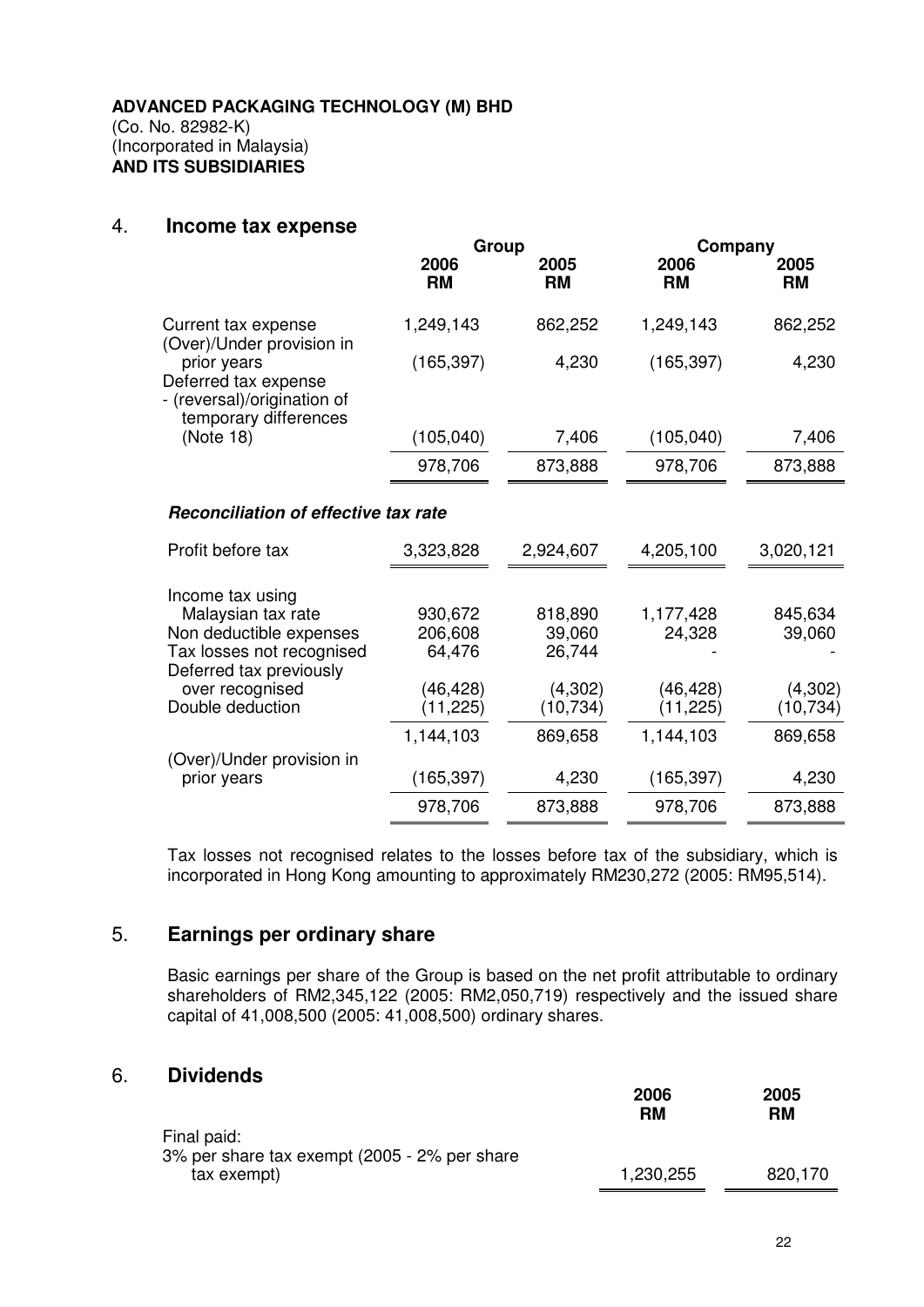# 7. **Property, plant and equipment**

| <b>Group and Company</b>                                                      | <b>Building</b><br><b>RM</b> | Plant,<br>machinery<br>and tools<br><b>RM</b>   | Furniture,<br>fittings and<br>equipment<br><b>RM</b> | <b>Motor</b><br>vehicles<br><b>RM</b> | <b>Total</b><br><b>RM</b>                          |
|-------------------------------------------------------------------------------|------------------------------|-------------------------------------------------|------------------------------------------------------|---------------------------------------|----------------------------------------------------|
| Cost                                                                          |                              |                                                 |                                                      |                                       |                                                    |
| At beginning of year<br>Additions<br><b>Disposals</b><br>Write offs           | 4,271,129                    | 19,256,598<br>451,087<br>(81, 280)<br>(55, 427) | 513,636<br>14,324<br>(1,290)                         | 1,133,216<br>175,057<br>(179, 835)    | 25,174,579<br>640,468<br>(262, 405)<br>(55, 427)   |
| At end of year                                                                | 4,271,129                    | 19,570,978                                      | 526,670                                              | 1,128,438                             | 25,497,215                                         |
| <b>Accumulated depreciation</b>                                               |                              |                                                 |                                                      |                                       |                                                    |
| At beginning of year<br>Charge for the year<br><b>Disposals</b><br>Write offs | 1,505,504<br>94,304          | 13,444,947<br>889,317<br>(80, 455)<br>(55, 426) | 371,708<br>47,656<br>(1,290)                         | 517,780<br>180,426<br>(179, 833)      | 15,839,939<br>1,211,703<br>(261, 578)<br>(55, 426) |
| At end of year                                                                | 1,599,808                    | 14,198,383                                      | 418,074                                              | 518,373                               | 16,734,638                                         |
| Net book value                                                                |                              |                                                 |                                                      |                                       |                                                    |
| At 31 December 2006                                                           | 2,671,321                    | 5,372,595                                       | 108,596                                              | 610,065                               | 8,762,577                                          |
| At 31 December 2005                                                           | 2,765,625                    | 5,811,651                                       | 141,928                                              | 615,436                               | 9,334,640                                          |
| Depreciation charge for the<br>year ended 31 December 2005                    | 94,568                       | 1,180,993                                       | 48,642                                               | 169,686                               | 1,493,889                                          |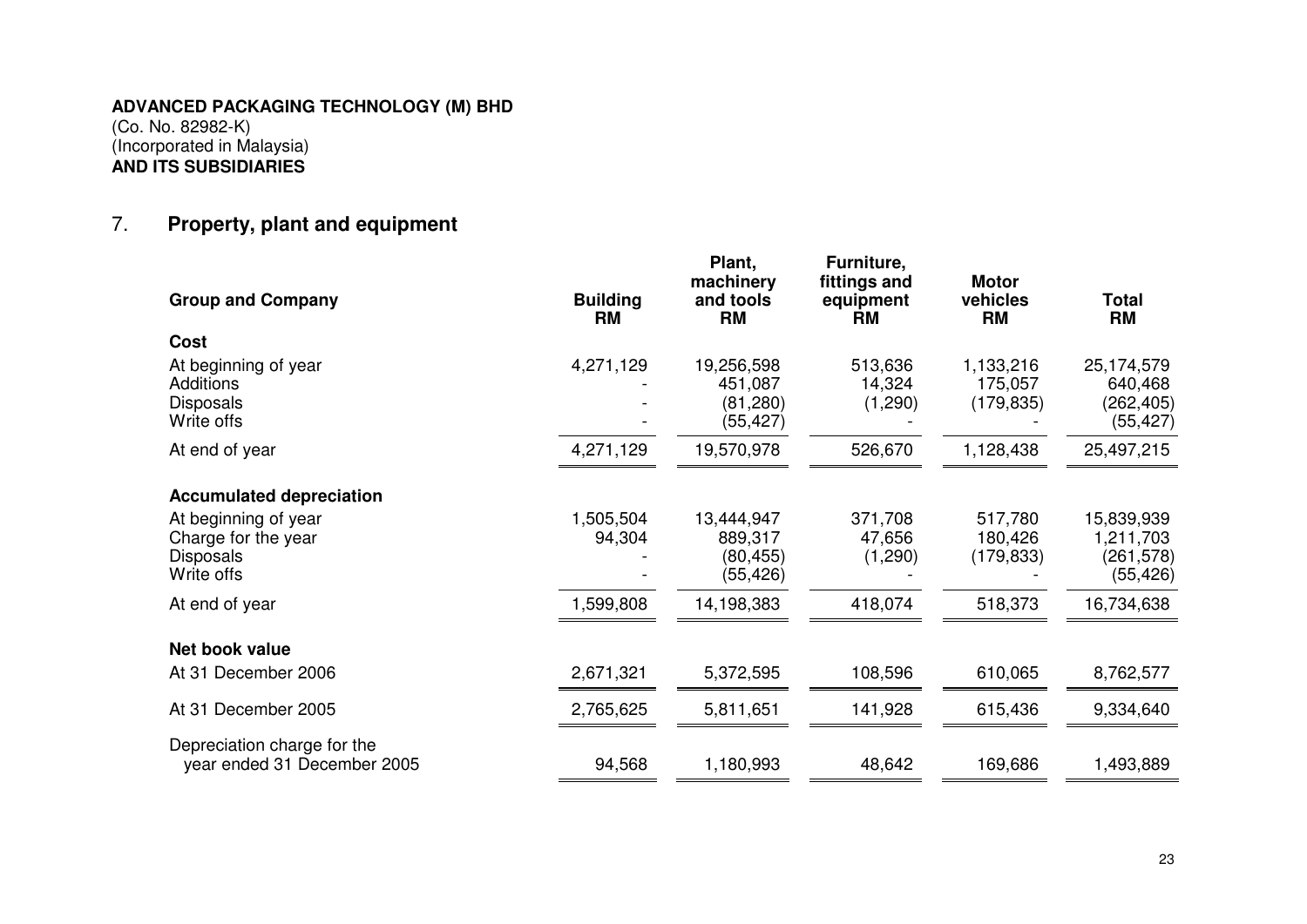# 8. **Prepaid lease payment**

|                                                                 | <b>Leasehold land</b><br><b>Unexpired</b><br>period more<br>than<br>50 years<br><b>RM</b> |
|-----------------------------------------------------------------|-------------------------------------------------------------------------------------------|
| <b>Cost</b>                                                     |                                                                                           |
| At 1 January 2005                                               |                                                                                           |
| Effect of adopting FRS 117                                      | 739,000                                                                                   |
| At 1 January 2005, restated                                     | 739,000                                                                                   |
| At 31 December 2005/1 January 2006                              | 739,000                                                                                   |
| At 31 December 2006                                             | 739,000                                                                                   |
| <b>Amortisation</b>                                             |                                                                                           |
| At 1 January 2005<br>Effect of adopting FRS 117                 | 146,015                                                                                   |
| At 1 January 2005, restated<br>Amortisation for the year        | 146,015<br>7,390                                                                          |
| At 31 December 2005/1 January 2006<br>Amortisation for the year | 153,405<br>7,390                                                                          |
| At 31 December 2006                                             | 160,795                                                                                   |
| <b>Carrying amounts</b>                                         |                                                                                           |
| At 1 January 2005, restated                                     | 592,985                                                                                   |
| At 31 December 2005/1 January 2006                              | 585,595                                                                                   |
| At 31 December 2006                                             | 578,205                                                                                   |
|                                                                 |                                                                                           |

# 9. **Investment in subsidiaries**

|                         | Company           |                   |  |
|-------------------------|-------------------|-------------------|--|
|                         | 2006<br><b>RM</b> | 2005<br><b>RM</b> |  |
| Unquoted shares at cost | 41,201            | 4,921             |  |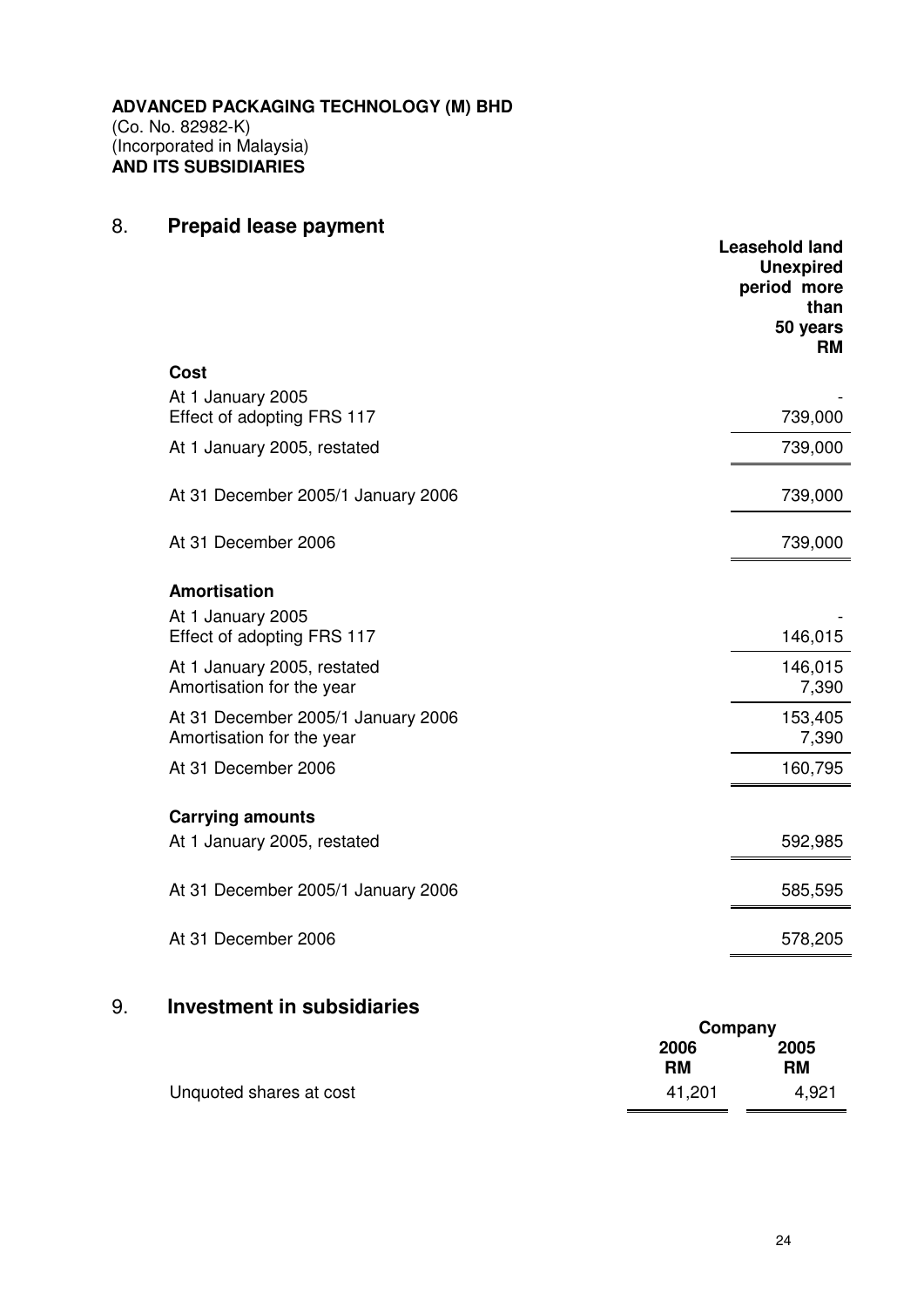# 9. **Investment in subsidiaries** (continued)

The details of the subsidiaries are as follows:

#### **Place of Percentage of**

| Name of company                                   | incorporation | equity held<br>2006 | 2005           | <b>Principal activity</b>                                                        |
|---------------------------------------------------|---------------|---------------------|----------------|----------------------------------------------------------------------------------|
| <b>Advanced Packaging</b><br>Investments (HK) Ltd | Hong Kong     | 100%                | 100%           | Investment holding company.                                                      |
| Xiamen Jinjie Trading<br>Co. Ltd                  | Xiamen        | 100%                | $\blacksquare$ | The company has not commenced<br>operation.                                      |
|                                                   |               |                     |                | The intended principal activity is<br>that of trading of packaging<br>materials. |

 On 5 June 2006, the Company has incorporated a wholly-owned subsidiary company, Xiamen Jinjie Trading Co. Ltd ("XJTCL"), in People's Republic Of China, with a registered capital of United States Dollars Sixty Five Thousand (USD 65,000-00). XJTCL has yet to fully pay up on its registered capital of USD 65,000 or approximately RM236,698 as at the balance sheet date.

The subsidiaries are not audited by PKF Malaysia.

# 10. **Investment in joint venture**

|                                                             | Group             |                   |
|-------------------------------------------------------------|-------------------|-------------------|
|                                                             | 2006<br><b>RM</b> | 2005<br><b>RM</b> |
| At cost                                                     | 5,814,190         | 10,944,192        |
| Cost of investment in joint venture includes the following: |                   |                   |
| Capital contribution                                        | 6,054,022         | 10,336,549        |
| Professional fees                                           | 475,911           | 475,911           |
| <b>Others</b>                                               | (64, 743)         | 131,732           |
| Less: Allowance for impairment loss                         | (651,000)         |                   |
|                                                             | 5,814,190         | 10,944,192        |

The Group's interest in the assets of the joint venture is as follows:-

|                    | Group             |                   |  |
|--------------------|-------------------|-------------------|--|
|                    | 2006<br><b>RM</b> | 2005<br><b>RM</b> |  |
| Long term assets   | 5,878,771         | 8,527,248         |  |
| Net current assets | 1,035             | 1,553,731         |  |
|                    | 5,879,806         | 10,080,979        |  |

There is no Group's interest in revenue and expenses as the joint venture company has not commenced operations.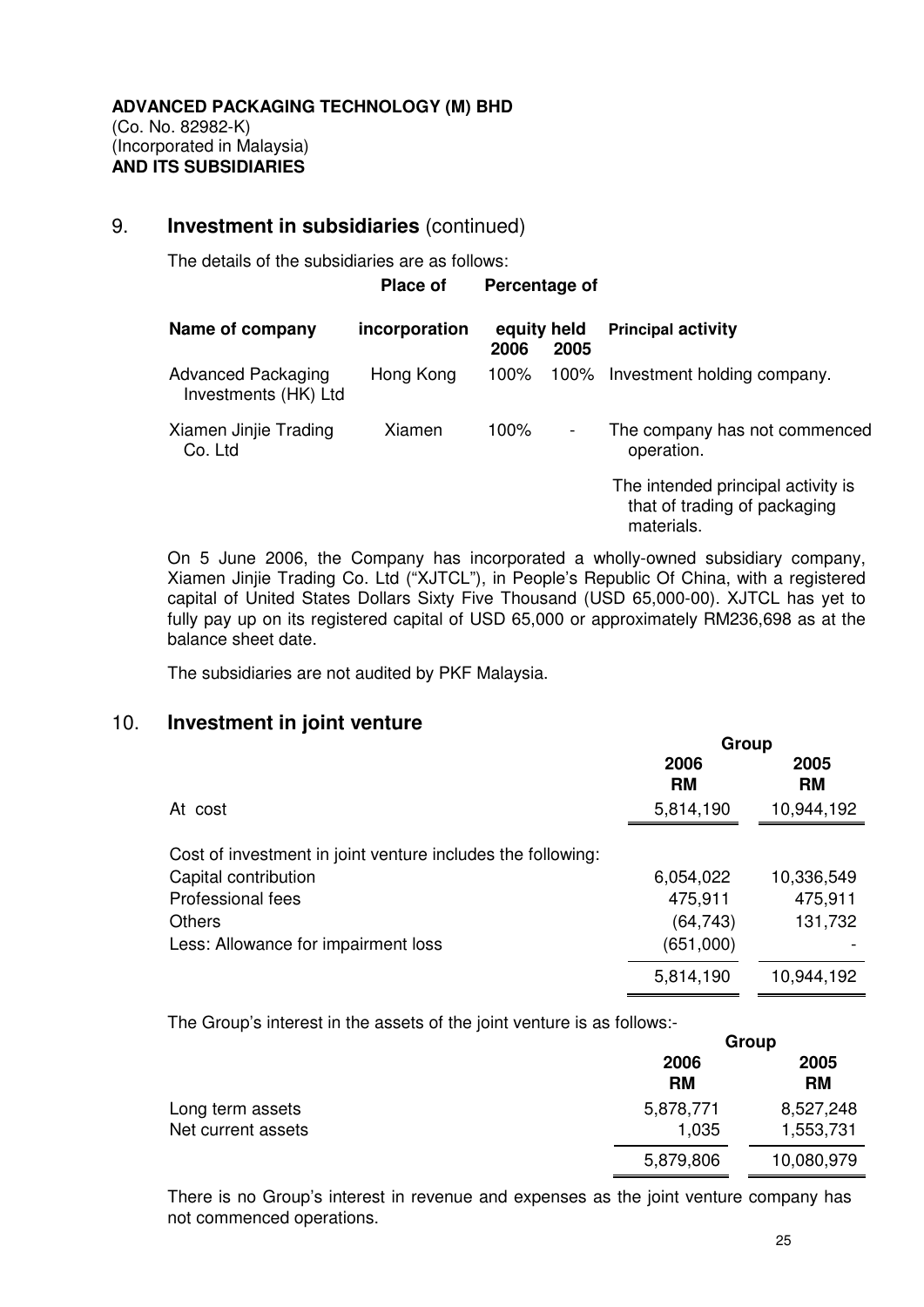# 10. **Investment in joint venture** (continued)

Details of jointly controlled entity are as follows:

| <b>Name</b>                            | <b>Principal activities</b>                                                                                                                 |      | <b>Proportion of</b><br>ownership interest<br>equity held |  |
|----------------------------------------|---------------------------------------------------------------------------------------------------------------------------------------------|------|-----------------------------------------------------------|--|
|                                        |                                                                                                                                             | 2006 | 2005                                                      |  |
| Dalian Advanced Cement Co.<br>Ltd. $#$ | The Company has not commenced<br>operations. The intended principal<br>activities are that of production and<br>sales of clinker and cement | 25%  | 25%                                                       |  |

# Held by Advanced Packaging Investments (HK) Ltd.

Advanced Packaging Investments (HK) Ltd. ("APIL") has on 06 December 2005 entered into a Shareholders' Agreement with Wafangdian Laohu Cement Company Ltd. ("WLCC") for Dalian Advanced Cement Co. Ltd. ("DACC"), a joint venture company of WLCC and APIL, to apply to the relevant authorities in the People's Republic of China ("PRC") to revise downward the registered capital of DACC from Renminbi Ninety Million (RMB90,000,000-00) to Renminbi Fifty Two Million (RMB52,000,000-00). The shareholding ratio between the shareholders shall remain unchanged as 75% (Renminbi Thirty Nine Million or RMB39,000,000-00) for WLCC and 25% (Renminbi Thirteen Million or RMB13,000,000-00) for APIL.

The Company announced on 4 January 2007 that it has received on the same day the new business license issued to DACC on 25 December 2006 by the Dalian Industrial and Commercial Administrative Bureau, PRC ("DICAB") with a revised registered capital of United States Dollars Six Million Two Hundred and Sixty Three Thousand (USD 6,263,000- 00) or Renminbi Fifty Two Million (RMB52,000,000-00). The original registered capital of DACC was United States Dollars Ten Million Eight Hundred and Forty Thousand (USD 10,840,000-00) or Renminbi Ninety Million (RMB 90,000,000-00). DACC had since returned the excess capital contribution to APIL.

#### 11. **Other investment**

 Included under other investment is a Fixed Income Fund Account with Aminvestment Services Berhad.

#### 12. **Amount due from subsidiaries**

 Amount due from subsidiaries represents interest free advances, which is not repayable within the next twelve (12) months.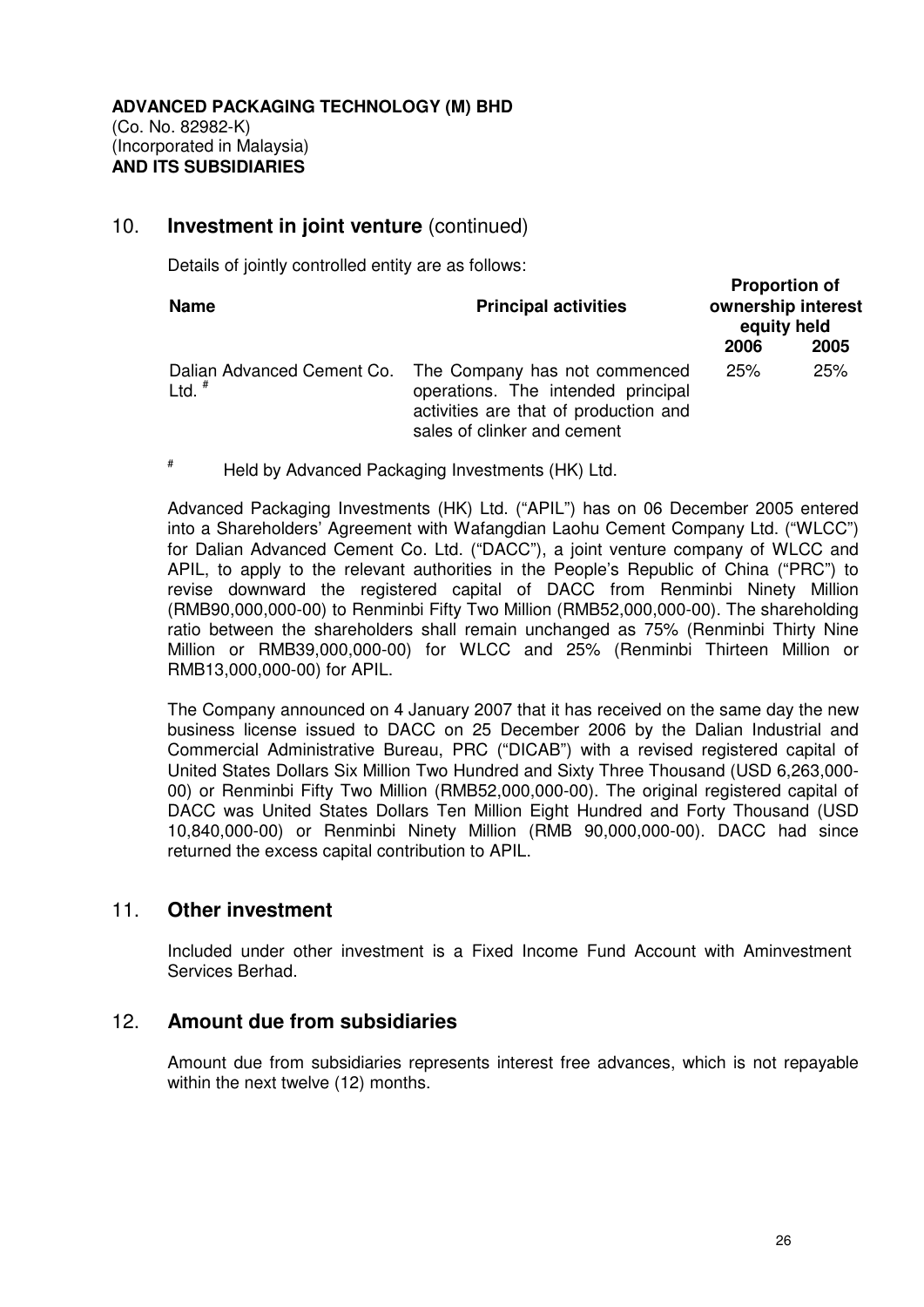#### 13. **Inventories**

|                                                                    | <b>Group and Company</b>                   |                                            |
|--------------------------------------------------------------------|--------------------------------------------|--------------------------------------------|
| At cost                                                            | 2006<br><b>RM</b>                          | 2005<br><b>RM</b>                          |
| Raw materials<br>Work-in-progress<br>Finished goods<br>Consumables | 4,583,486<br>560,266<br>282,345<br>307,307 | 3,391,137<br>429,992<br>389,369<br>310,648 |
|                                                                    | 5,733,404                                  | 4,521,146                                  |

#### 14. **Trade receivables**

|                                                   |                   | <b>Group and Company</b> |  |
|---------------------------------------------------|-------------------|--------------------------|--|
|                                                   | 2006<br><b>RM</b> | 2005<br><b>RM</b>        |  |
| Trade receivables<br>Allowance for doubtful debts | 6,568,140         | 5,674,650                |  |
| - Specific<br>- General                           | 84,576<br>450,000 | 87,745<br>450,000        |  |
|                                                   | (534,576)         | (537, 745)               |  |
|                                                   | 6,033,564         | 5,136,905                |  |

The Group's normal trade credit term ranges from 30 to 90 days. Other credit terms are assessed and approved on a case-by-case basis.

Bad debts amounting to RM2,081 of the Company and the Group were written off against allowance for doubtful debts during the year.

#### 15. **Cash and cash equivalents**

|                                                         | Group             |                   | Company           |                   |  |
|---------------------------------------------------------|-------------------|-------------------|-------------------|-------------------|--|
|                                                         | 2006<br><b>RM</b> | 2005<br><b>RM</b> | 2006<br><b>RM</b> | 2005<br><b>RM</b> |  |
| Deposits placed with<br>licensed banks<br>Cash and bank | 18,500,000        | 21,537,101        | 18,500,000        | 21,537,101        |  |
| balances                                                | 1,251,916         | 1,204,330         | 1,024,635         | 1,204,330         |  |
|                                                         | 19,751,916        | 22,741,431        | 19,524,635        | 22,741,431        |  |

### 16. **Trade payables**

The normal trade credit terms granted to the Group range from 30 to 90 days.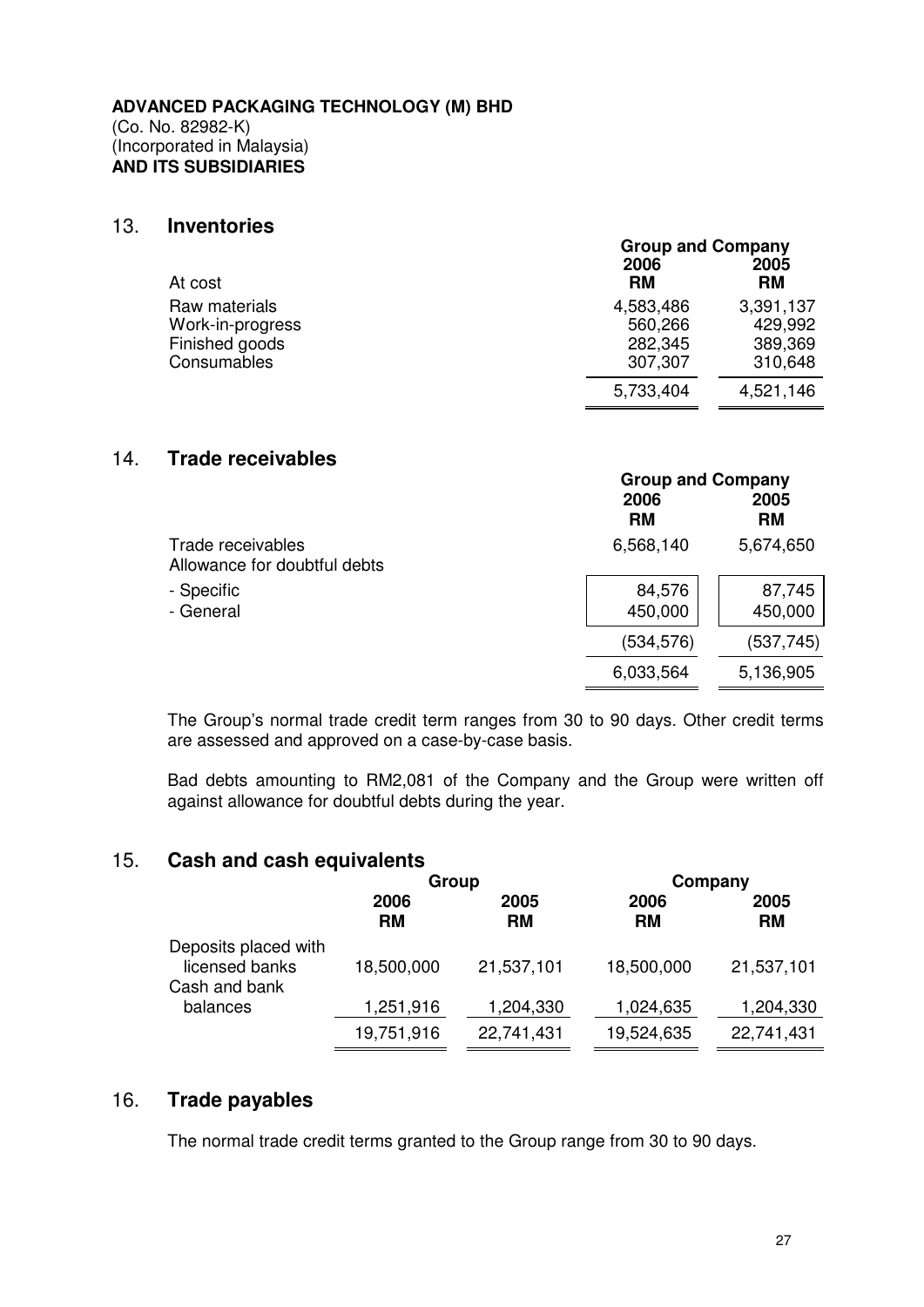## 17. **Amount due to Directors**

This represents Directors' fees payable.

# 18. **Deferred taxation**

|                                                                             | Group             |                   | Company           |                   |
|-----------------------------------------------------------------------------|-------------------|-------------------|-------------------|-------------------|
|                                                                             | 2006<br><b>RM</b> | 2005<br><b>RM</b> | 2006<br><b>RM</b> | 2005<br><b>RM</b> |
| At beginning of year<br>Transferred (to)/ from<br>income statement (Note 4) | 1,238,312         | 1,230,906         | 1,238,312         | 1,230,906         |
| - current year                                                              | (105,040)         | 7,406             | (105, 040)        | 7,406             |
|                                                                             | 1,133,272         | 1,238,312         | 1,133,272         | 1,238,312         |

The recognised deferred tax assets and liabilities (before offsetting) are as follows:

|                               | Group             |                   | Company           |                   |
|-------------------------------|-------------------|-------------------|-------------------|-------------------|
|                               | 2006<br><b>RM</b> | 2005<br><b>RM</b> | 2006<br><b>RM</b> | 2005<br><b>RM</b> |
| Property, plant and equipment |                   |                   |                   |                   |
| - capital allowances          | 1,413,514         | 1,509,182         | 1,413,514         | 1,509,182         |
| Unrealised foreign            |                   |                   |                   |                   |
| exchange loss                 | 4,682             | 1,149             | 4,682             | 1,149             |
| <b>Retirement benefits</b>    | (158, 924)        | (146,019)         | (158, 924)        | (146, 019)        |
| Allowance for doubtful debts  |                   |                   |                   |                   |
| - general                     | (126,000)         | (126,000)         | (126,000)         | (126,000)         |
| At end of year                | 1,133,272         | 1,238,312         | 1,133,272         | 1,238,312         |

# 19. **Provision for staff gratuity**

|                                                  |                     | <b>Group and Company</b> |  |  |
|--------------------------------------------------|---------------------|--------------------------|--|--|
|                                                  | 2006<br><b>RM</b>   | 2005<br><b>RM</b>        |  |  |
| At beginning of year<br>Current year's provision | 521,296<br>51,848   | 466,566<br>54,730        |  |  |
| Amount paid during the year                      | 573,144<br>(5, 557) | 521,296                  |  |  |
| At end of year                                   | 567,587             | 521,296                  |  |  |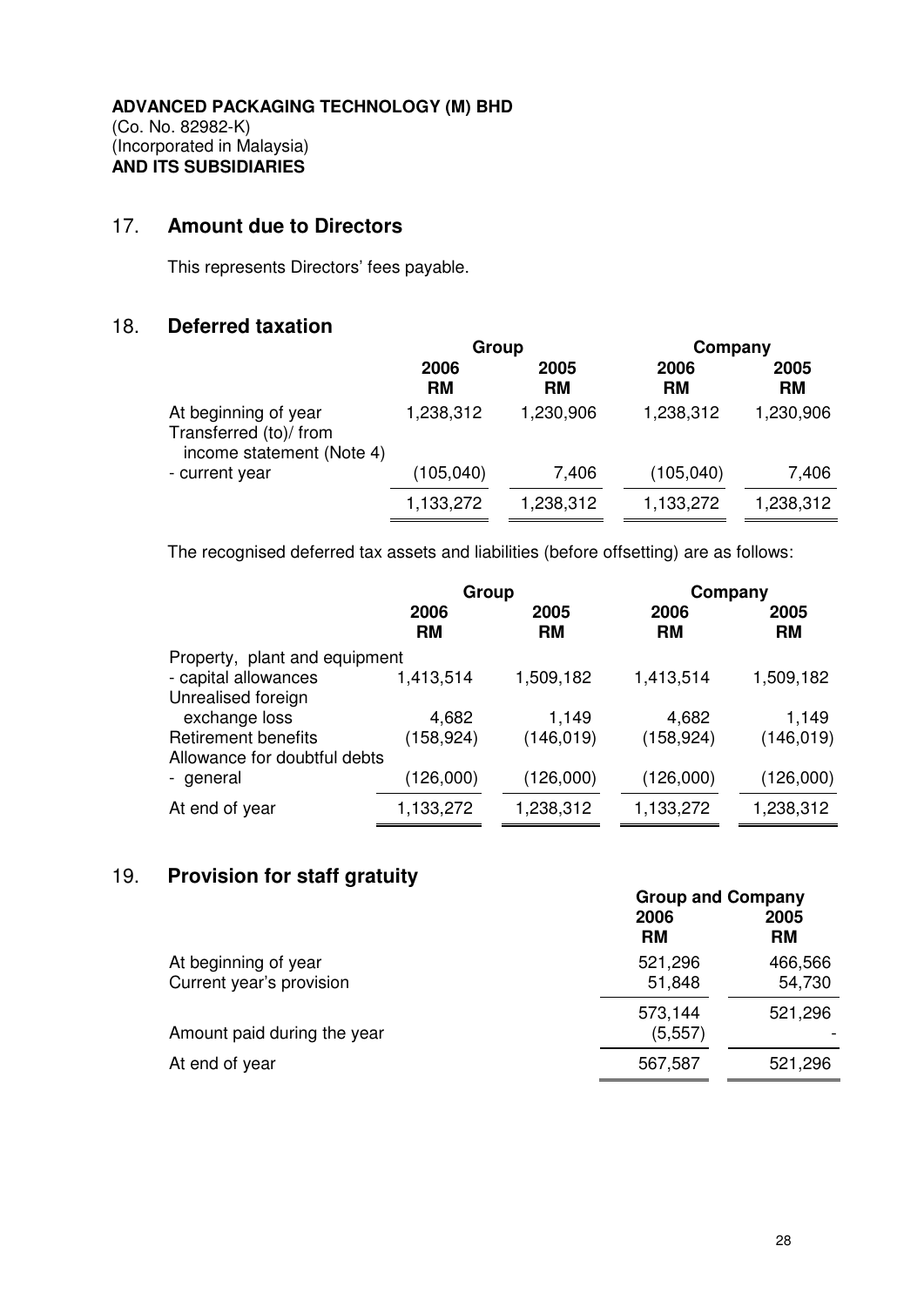#### 20. **Share capital**

|                                         | <b>Group and Company</b> |                   |  |
|-----------------------------------------|--------------------------|-------------------|--|
|                                         | 2006<br><b>RM</b>        | 2005<br><b>RM</b> |  |
| Authorised:                             |                          |                   |  |
| 100,000,000 ordinary shares of RM1 each | 100,000,000              | 100,000,000       |  |
| Issued and fully paid:                  |                          |                   |  |
| At beginning of year/end of year        | 41,008,500               | 41,008,500        |  |

#### 21. **Reserves**

|                              | Group             |                   | Company           |                   |
|------------------------------|-------------------|-------------------|-------------------|-------------------|
|                              | 2006<br><b>RM</b> | 2005<br><b>RM</b> | 2006<br><b>RM</b> | 2005<br><b>RM</b> |
| Distributable:               |                   |                   |                   |                   |
| Retained profits             | 9,953,422         | 8,838,555         | 11,275,998        | 9,279,859         |
| Non-distributable:           |                   |                   |                   |                   |
| Currency translation reserve | (64, 743)         | 131,732           |                   |                   |
|                              | 9,888,679         | 8,970,287         | 11,275,998        | 9,279,859         |

Based on the estimated tax credits available, and the prevailing tax rates applicable to dividend, all of the retained profits of the Company are available for distribution by way of dividend without incurring additional tax liability.

Subject to the agreement by the tax authorities, the Company has tax exempt income account of approximately RM5,310,000 (2005: RM6,540,000) available for distribution as tax exempt dividend.

# 22. **Segmental information**

#### **Business segments**

Business segmental information has not been prepared as the Group's revenue, operating profit, assets and liabilities, depreciation, capital and non-cash expenditure are mainly confined to one (1) industry segment carried out in Malaysia namely the manufacturing and distribution of flexible packaging materials.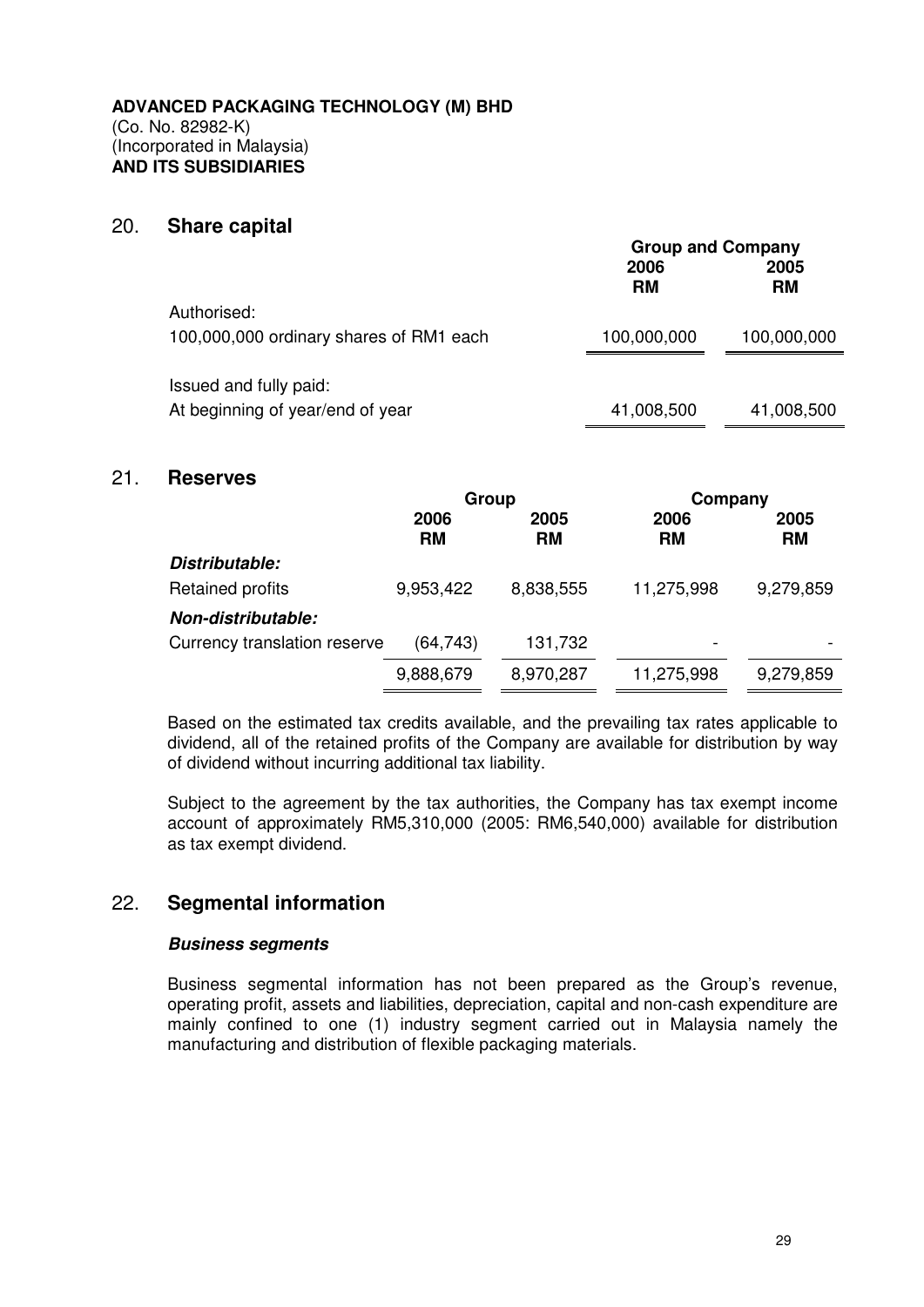# 22. **Segmental information** (continued)

#### **Geographical segments**

The activities of the Group are mainly carried out in Malaysia. The Group operates in other countries as follows:

- (i) Hong Kong investment holding
- (ii) The People's Republic of China subsidiary which is dormant
	- investment in joint venture which has yet to commence operations.

Accordingly, the segmental information by geographical location is presented as below:

|                               |            | <b>Malaysia</b><br><b>Outside Malaysia</b> |            |           |                                  | <b>Consolidated</b> |  |
|-------------------------------|------------|--------------------------------------------|------------|-----------|----------------------------------|---------------------|--|
|                               | 2006       | 2005                                       | 2006       | 2005      | 2006                             | 2005                |  |
|                               | RM         | <b>RM</b>                                  | RM         | <b>RM</b> | <b>RM</b>                        | <b>RM</b>           |  |
| Segment assets<br>by location |            |                                            |            |           |                                  |                     |  |
| of assets                     | 46,073,593 | 42,944,169                                 | 10,225,857 |           | 10,944,192 56,299,450 53,888,361 |                     |  |

# 23. **Financial instruments**

#### **Financial risk management objectives and policies**

Exposure to credit, interest rate and currency risk arises in the normal course of the Group and the Company's business. The Board reviews and agrees policies for managing each of these risks and they are summarised below.

#### **Credit risk**

 Management has a credit policy in place and the exposure to credit risk is monitored on an ongoing basis. Credit evaluations are performed on customers requiring credit over a certain amount.

 At balance sheet date, there were no significant concentrations of credit risk. The maximum exposure to credit risk is represented by the carrying amount of each financial asset.

#### **Interest rate risk**

 At the balance sheet date, the Group and the Company has no borrowings. As such, the Company is not exposed to any interest rate risk.

#### **Foreign currency risk**

The Group and the Company incur foreign currency risk on sales and purchases that are denominated in a currency other than Ringgit Malaysia. The currency giving rise to this risk is primarily US dollars. The exposure of foreign currency risk is monitored in on going basis.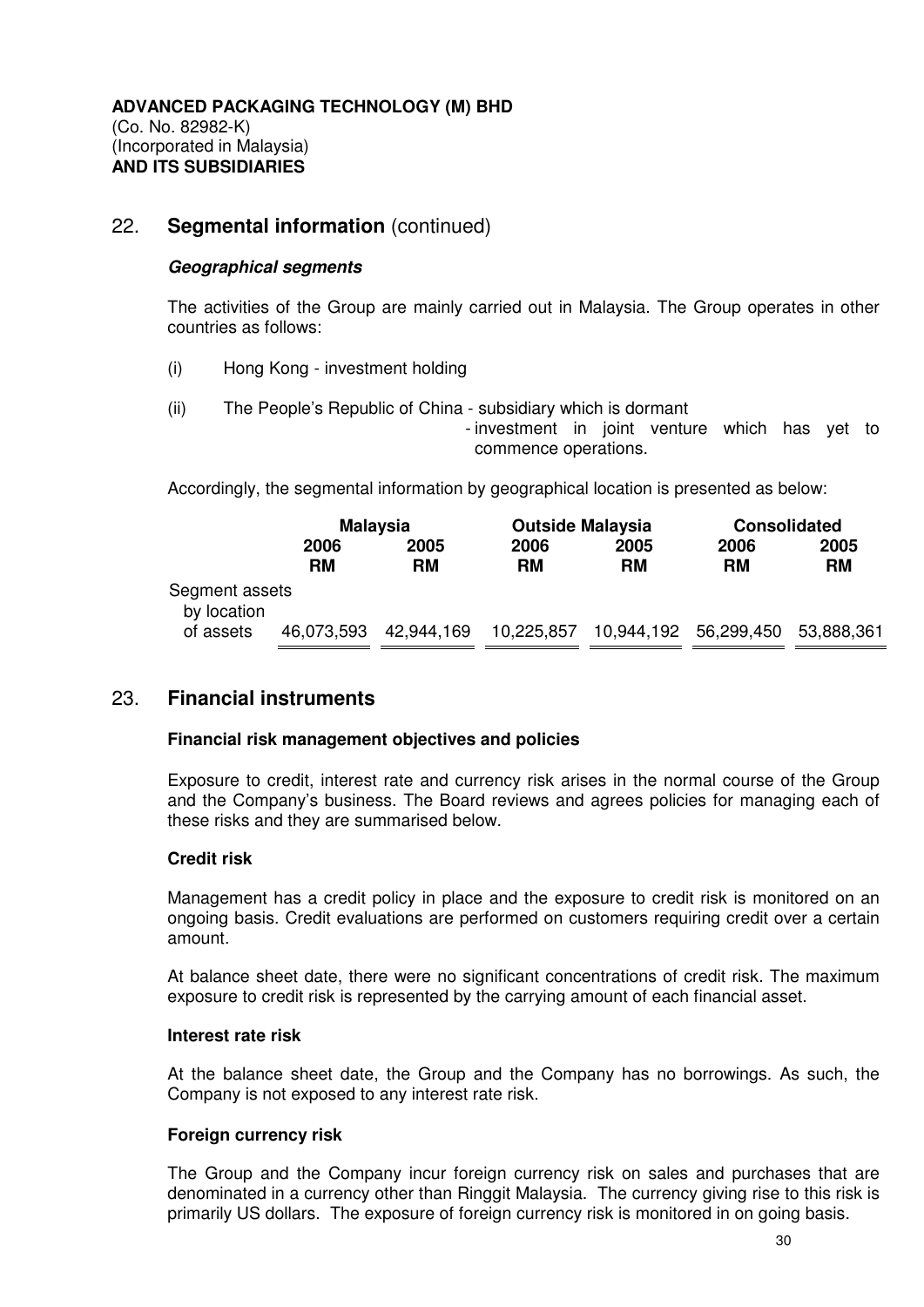# 23. **Financial instruments** (continued)

#### **Fair values**

#### **Recognised financial instruments**

In respect of cash and cash equivalents, trade and other receivables, trade and other payables and short term borrowings, the carrying amounts approximate fair value due to the relatively short term nature of these financial instruments.

|                          | 2006                                   |                            | 2005                            |                            |
|--------------------------|----------------------------------------|----------------------------|---------------------------------|----------------------------|
|                          | Carrying<br><b>Amount</b><br><b>RM</b> | Fair<br>value<br><b>RM</b> | Carrying<br>amount<br><b>RM</b> | Fair<br>value<br><b>RM</b> |
| <b>Group and Company</b> |                                        |                            |                                 |                            |
| Other investment         | 5,000,000                              | 5,000,000                  | -                               |                            |

Fair value of other investment is based on manager's price as at the balance sheet date.

|                                 | 2006                                   |                            | 2005                            |                            |
|---------------------------------|----------------------------------------|----------------------------|---------------------------------|----------------------------|
|                                 | Carrying<br><b>Amount</b><br><b>RM</b> | Fair<br>value<br><b>RM</b> | Carrying<br>amount<br><b>RM</b> | Fair<br>value<br><b>RM</b> |
| Company                         |                                        |                            |                                 |                            |
| Amount due from<br>subsidiaries | 11,363,014                             | $^\star$                   | 11,243,346                      | $\star$                    |

In the opinion of the Directors, it is not practicable to determine the fair values of amounts due from subsidiaries as the repayment terms are not fixed. However, the Directors do not anticipate that the carrying amounts recorded at balance sheet date to be significantly different from the values that would eventually be received or settled.

# 24. **Comparative figures**

 Certain comparative figures have been reclassified as a result of changes in accounting policies as stated in Note 1.

|                                                          | Group                                        |             | Company                 |                            |  |
|----------------------------------------------------------|----------------------------------------------|-------------|-------------------------|----------------------------|--|
|                                                          | As<br>previously<br>As<br>restated<br>stated |             | As<br>restated          | As<br>previously<br>stated |  |
| Income statement                                         |                                              |             |                         |                            |  |
| Amortisation of prepaid<br>lease payment<br>Depreciation | (7, 390)<br>(1, 493, 889)                    | (1,501,279) | (7, 390)<br>(1,493,889) | (1,501,279)                |  |